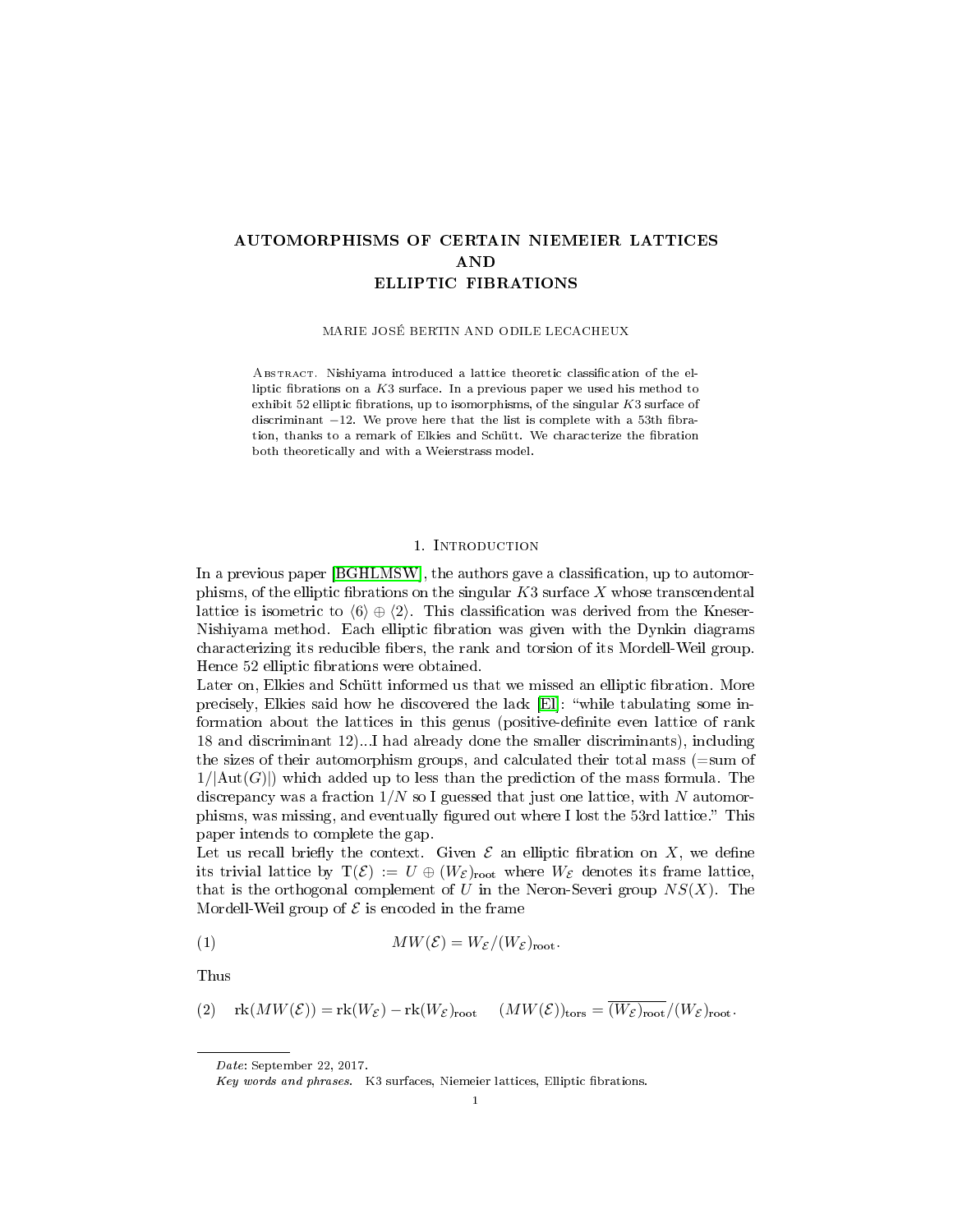The Kneser-Nishiyama's method provides a determination of the frame. Starting from the transcendental lattice of X

$$
T_X = \begin{pmatrix} 6 & 0 \\ 0 & 2 \end{pmatrix},
$$

denote T the root lattice  $T = A_5 \oplus A_1$ , orthogonal complement of  $T_X(-1)$  in the root lattice  $E_8$ . Take a Niemeier lattice L, that is a unimodular lattice of rank 24, with root lattice  $L_{\text{root}}$ , often written  $L = N(L_{\text{root}})$ . Consider a primitive embedding  $\phi: T \hookrightarrow L$ . The orthogonal complement of  $\phi(T)$  in L is the frame of an elliptic fibration on  $X$  and since  $T$  is a root lattice [\[BGHLMSW\]](#page-20-0), it suffices to consider all the primitive embeddings of T in  $L_{\text{root}}$  to obtain all the elliptic fibrations on X. Denote

$$
W=(\phi(A_5\oplus A_1))^{\perp_L}\qquad\text{and}\qquad N=(\phi(A_5\oplus A_1))^{\perp_{L_{\text{\rm root}}}}
$$

and observe that  $W_{\text{root}} = N_{\text{root}}$ . Moreover the trivial lattice of the elliptic fibration provided by  $\phi$  satisfies  $T(\mathcal{E}) = U \oplus W_{\text{root}}$  and we can apply formulae [\(1\)](#page-0-0) and [\(2\)](#page-0-1). Now given two points  $P$  and  $Q$  of the Mordell-Weil group, we can define a height pairing. The Mordell-Weil group, up to its torsion subgroup, equipped with this height pairing, is the Mordell-Weil lattice  $MWL(X)$  which satisfies

$$
MWL(X) = W/\overline{W_{\text{root}}}.
$$

Thus we recover more than the rank and torsion but also torsion and infinite sections of the elliptic fibration.

To list all the primitive embeddings of  $A_5 \oplus A_1$  in the various Niemeier lattices, the authors of [\[BGHLMSW\]](#page-20-0) used Nishiyama's tables [\[Nis\]](#page-21-1) p.309 and p.323. They noticed two primitive embeddings of  $A_5$  in  $D_6$ , not isomorphic by the Weyl group of  $D_6$ , namely

$$
i_1(A_5) = (d_5, d_4, d_3, d_2, d_1)
$$
 and  $i_2(A_5) = (d_6, d_4, d_3, d_2, d_1)$ 

but p.323, Nishiyama missed the orthogonal complement in  $D_6$  of  $i_1(A_5)$ . That is the origin of the gap which concerns the primitive embeddings of  $A_5 \oplus A_1$  in  $L = N(D_6^4)$  and  $L = N(A_9^2D_6)$ .

The paper is divided in two parts. In the first part we prove that the two primitive embeddings of  $A_5$  in  $D_6$  give two primitive embeddings of  $A_5 \oplus A_1$  in  $N(D_6^4)$ isomorphic by an element of  $\mathrm{Aut}(N(D_6^4))$  so lead to just one elliptic fibration up to isomorphism. On the contrary, these embeddings  $i_1$  and  $i_2$  give rise to two non isomorphic primitive embeddings in  $N(A_9^2D_6)$  thus exactly to two elliptic fibrations and not only one as listed in [\[BGHLMSW\]](#page-20-0). Hence we obtain the 53th fibration denoted by #40 bis. We also explain the determination of the Mordell-Weil lattices. In the second part we show how to derive the corresponding elliptic fibrations from the fibration  $\#50$  of [\[BGHLMSW\]](#page-20-0) with Weierstrass equation [\(10\)](#page-13-0) and its associated graph. We set also the correspondence betweeen the results found in the first part of the paper and those coming from the graph.

Acknowledgement 1. We are grateful to N. Elkies and M. Schütt for pointing out a missing fibration in the classification  $[BGHLMSW]$ .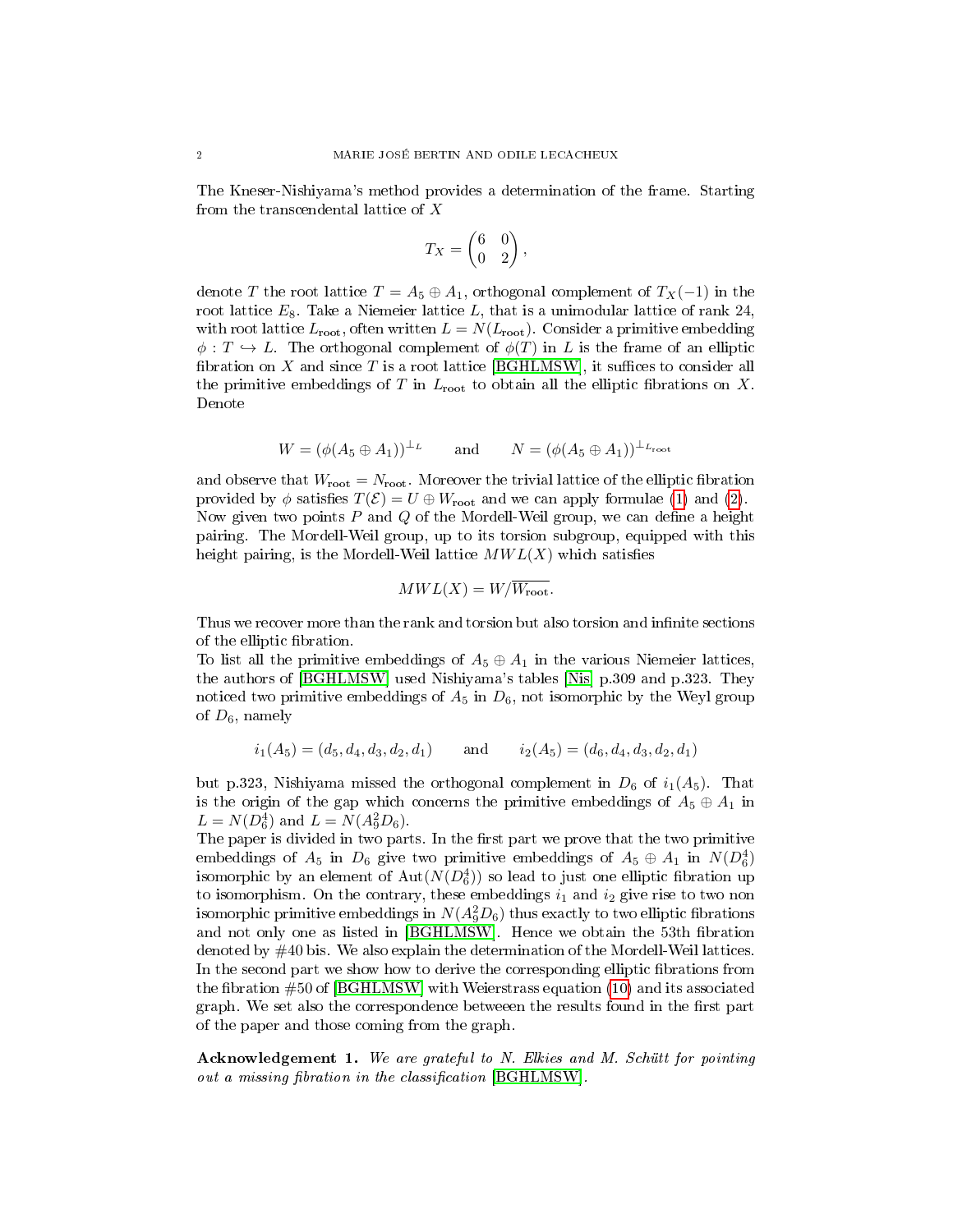2. Some facts concerning Niemeier lattices and their automorphisms

Concerning the definitions and properties of the irreducible root lattices  $A_n$ ,  $D_n$ ,  $E_n$  and their dual lattices we refer to [\[BGHLMSW\]](#page-20-0) or [\[BL\]](#page-20-1) and use Bourbaki's notations, as in the Dynkin diagram of  $D_6$  (see section 3).

Let  $L$  a Niemeier lattice i.e. a unimodular lattice of rank 24. We define its root lattice  $L_{\text{root}} = {\alpha \in L / \langle \alpha, \alpha \rangle = -2}$  where  $\langle \alpha, \beta \rangle$  denotes the Z-bilinear form on  $L$ . We recall that a Niemeier lattice  $L$  is, up to an isomorphism, entirely determined by its root lattice  $L_{\text{root}}$ ; thus it is denoted  $L = N(L_{\text{root}})$ . It can be realized as a sublattice of the dual lattice  $(L_{\text{root}})^*$  of  $L_{\text{root}}$ . Thus  $N(L_{\text{root}})/L_{\text{root}}$  is a finite abelian group, called the "glue code" or the set of "glue vectors". Writing  $L_{\text{root}} = L_1 \oplus L_2 ... \oplus L_k$  where the  $L_i$  are irreducible root lattices of type  $A_n$ ,  $D_n$ or  $E_n$ , a typical glue vector of L can be written [\[CS\]](#page-20-2),

<span id="page-2-0"></span>
$$
(3) \t z = [y_1, y_2, ..., y_k]
$$

where  $y_i$  is a member of the dual lattice  $L_i^*$ . Any  $y_i$  can be altered by adding a vector of  $L_i$  so we may suppose that  $y_i$  belongs to a standard system of representatives for the cosets of  $L_i$  in  $L_i^*$ . It is usual to choose the glue vectors to be of minimal length in their cosets.

The various vectors z of [\(3\)](#page-2-0) must have integral inner products with each other and be closed under addition modulo  $L_1 \oplus ... \oplus L_k$ . This process is called "gluing" the components  $L_1, \ldots L_k$ .

2.1. The automorphism group  $\text{Aut}(L_{\text{root}})$ . In the sequel we denote  $X \rtimes Y$  a split extension of a group  $Y$  by a group  $X$ . We recall that

$$
Aut(L_m) = W(L_m) \rtimes G_1(L_m)
$$

where  $W(L_m)$  is the Weyl group of  $L_m$  and  $G_1(L_m)$  the subgroup of  $\text{Aut}(L_m)$ consisting of all Dynkin diagram automorphisms of  $L_m$ .

Set  $G_0(L_{\text{root}}) := \prod_{m=1}^k W(L_m)$ ,  $G_1(L_{\text{root}}) := \prod_{m=1}^k G_1(L_m)$  and  $K(L_{\text{root}})$  the following subgroup of  $Aut(L_{root})$ 

$$
K(L_{\text{root}}) := \{ \tau \in \text{Aut}(L_{\text{root}}) / \tau(L_m) = L_m \ \forall \ m, \ 1 \le m \le k \}.
$$

The group  $G_0(L_{\text{root}})$  is called the Weyl group of  $L_{\text{root}}$  and is a normal subgroup of  $K(L_{\text{root}})$ . The group  $G_1(L_{\text{root}})$  is a subgroup of  $K(L_{\text{root}})$  and we have the relation

$$
K(L_{\text{root}}) = \prod_{m=1}^{k} \text{Aut}(L_m) = G_0(L_{\text{root}}) \rtimes G_1(L_{\text{root}}).
$$

For each  $1 \leq i < j \leq k$  such that  $L_i \simeq L_j$ , denote  $t_{ij}$  the transposition between the entries  $i$  and  $j$  and set

$$
G_2(L_{\text{root}}) := \langle t_{ij}/1 \le i < j \le k \quad L_i \simeq L_j \rangle
$$

the subgroup of  $Aut(L_{root})$  of all permutations of the concerned entries. Finally we get

$$
Aut(L_{\text{root}}) = K(L_{\text{root}}) \rtimes G_2(L_{\text{root}}) = (G_0(L_{\text{root}}) \rtimes G_1(L_{\text{root}})) \rtimes G_2(L_{\text{root}}).
$$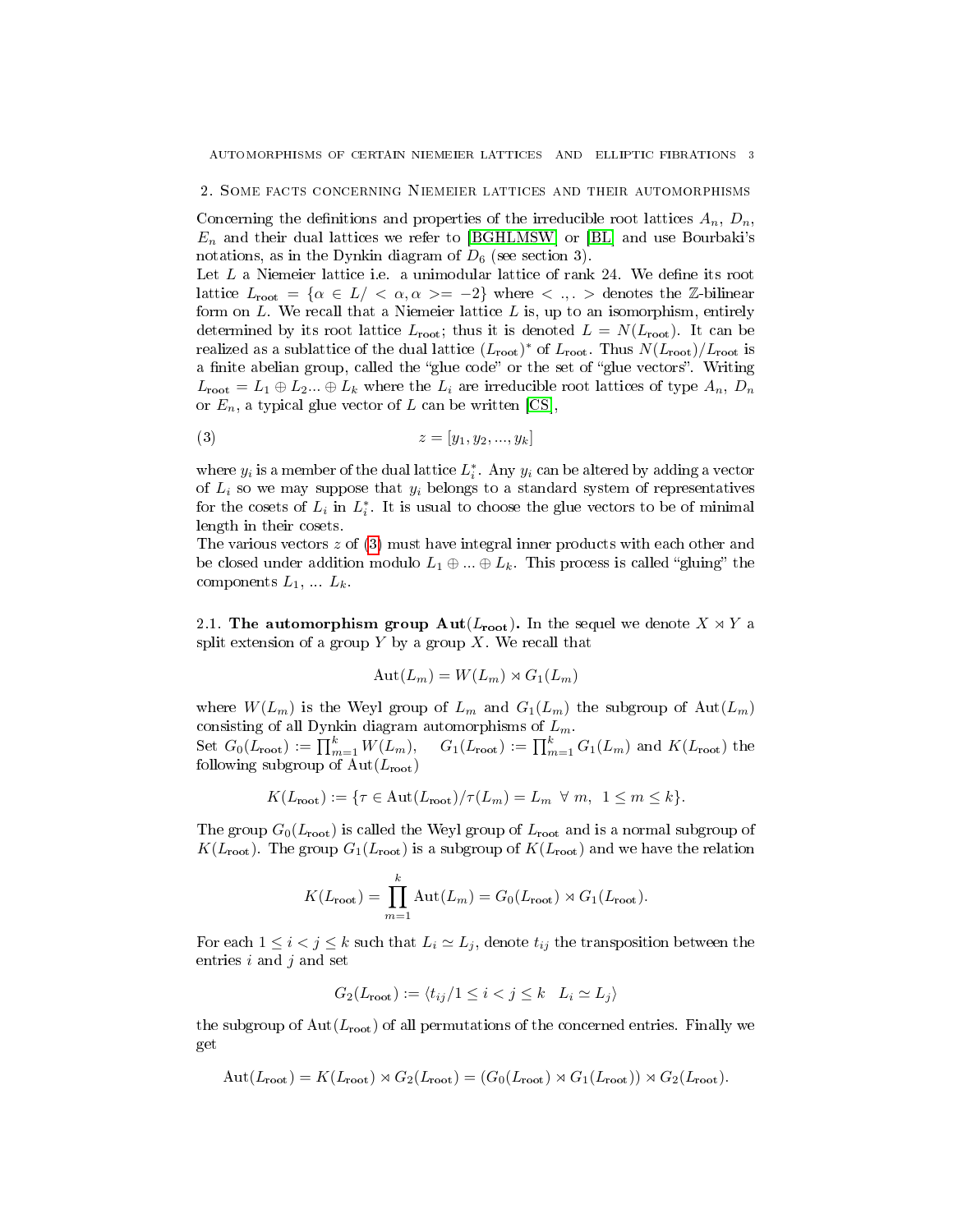2.2. The automorphism group Aut(L). Since the spanning set  $\Delta = {\alpha \in \mathbb{R}^n}$  $L/\langle \alpha, \alpha \rangle = -2$  of  $L_{\text{root}}$  is stable under the action of Aut(L), it follows that  $L_{\text{root}}$  is stable under  $\text{Aut}(L)$  and we get a group homomorphism

$$
\begin{array}{rcl}\n\mathrm{Aut}(L) & \to & \mathrm{Aut}(L_{\mathrm{root}}) \\
\tau & \mapsto & \tau|_{L_{\mathrm{root}}}.\n\end{array}
$$

Set  $G_0(L) := G_0(L_{\text{root}})$ ; it is a normal subgroup of  $\text{Aut}(L)$ . Define the subgroup of Aut(L),  $G_1(L) := \text{Aut}(L) \cap G_1(L_{\text{root}})$ . They satisfy the relation

$$
K(L_{\text{root}}) \cap \text{Aut}(L) = G_0(L) \rtimes G_1(L).
$$

Defining the subgroup  $H(L)$  of  $\text{Aut}(L)$  by  $H(L) := \text{Aut}(L) \cap (G_1(L_{\text{root}}) \rtimes G_2(L_{\text{root}})),$ it follows  $\text{Aut}(L) = G_0(L) \rtimes H(L)$ . Define the subgroup  $G_2(L)$  of  $G_2(L_{\text{root}})$  by

$$
G_2(L) := \{ \tau \in G_2(L_{\text{root}}) / \tau_1 \tau \in H(L) \text{ for some } \tau_1 \in G_1(L_{\text{root}}) \}.
$$

From this definition we get a surjective homomorphism  $\pi_2$ 

$$
\begin{array}{rcl}\n\pi_2: & H(L) & \to & G_2(L) \\
\tau & \mapsto & \tau_2\n\end{array}
$$

and the exact sequence

(4) 
$$
1 \to G_1(L) \to H(L) \to G_2(L) \to 1.
$$

Because  $\text{Aut}(L)$  is a subgroup of  $\text{Aut}(L_{\text{root}})$ , we get the induced action of  $\text{Aut}(L)$ on the "glue code"  $L/L_{\text{root}}$ . Moreover this action is the identity if and only if the element  $\tau$  of Aut(L) belongs to  $G_0(L)$ . Finally we observe that  $H(L)$  is identical to the subgroup of  $G_0(L_{\text{root}}) \rtimes G_1(L_{\text{root}})$  consisting of the elements preserving the "glue code".

For more details explaining how  $Aut(L)$  is obtained from  $Aut(L_{root})$  and how we can construct an automorphism of  $L$ , we refer to [\[IS1\]](#page-21-2) and [\[IS2\]](#page-21-3).

# 3. THE NIEMEIER LATTICE  $N(D_6^4)$

Recall first the glue vectors of  $D_6$ . They are denoted [0], [1], [2], [3] by Conway and Sloane [\[CS\]](#page-20-2) and  $\delta_6$ ,  $\bar{\delta_6}$ ,  $\tilde{\delta_6}$  in [\[BGHLMSW\]](#page-20-0) with the following correspondance

 $d_{\tau}$ 

$$
\begin{array}{ll}\n[1] & = \delta_6 & = \frac{1}{2}(d_1 + 2d_2 + 3d_3 + 4d_4 + 2d_5 + 3d_6) \\
[2] & = \bar{\delta}_6 & = d_1 + d_2 + d_3 + d_4 + \frac{1}{2}(d_5 + d_6) \\
[3] & = \bar{\delta}_6 & = \frac{1}{2}(d_1 + 2d_2 + 3d_3 + 4d_4 + 3d_5 + 2d_6), \\
\text{and satisfy } [1] + [3] = [2]. \\
\text{Also Aut}(D_6) & = W(D_6) \rtimes G_1(D_6) \text{ with } G_1(D_6) \simeq \mathbb{Z}/2\mathbb{Z} \text{ which interchanges the glue vectors [1] and [3].}\n\end{array}
$$

Moreover

$$
N(D_6^4) = \mathbb{Z}{D_6 \oplus D_6 \oplus D_6 \oplus D_6, \text{glue code}}.
$$

The glue code, i.e. the set of glue vectors is given by all the even permutations of  $[0, 1, 2, 3]$  where i denotes, by abuse of notation, the glue vector  $[i]$ . Thus  $\mathcal{A}_4$  is contained in  $\text{Aut}(N(D_6^4))$ . More explicitly the glue code is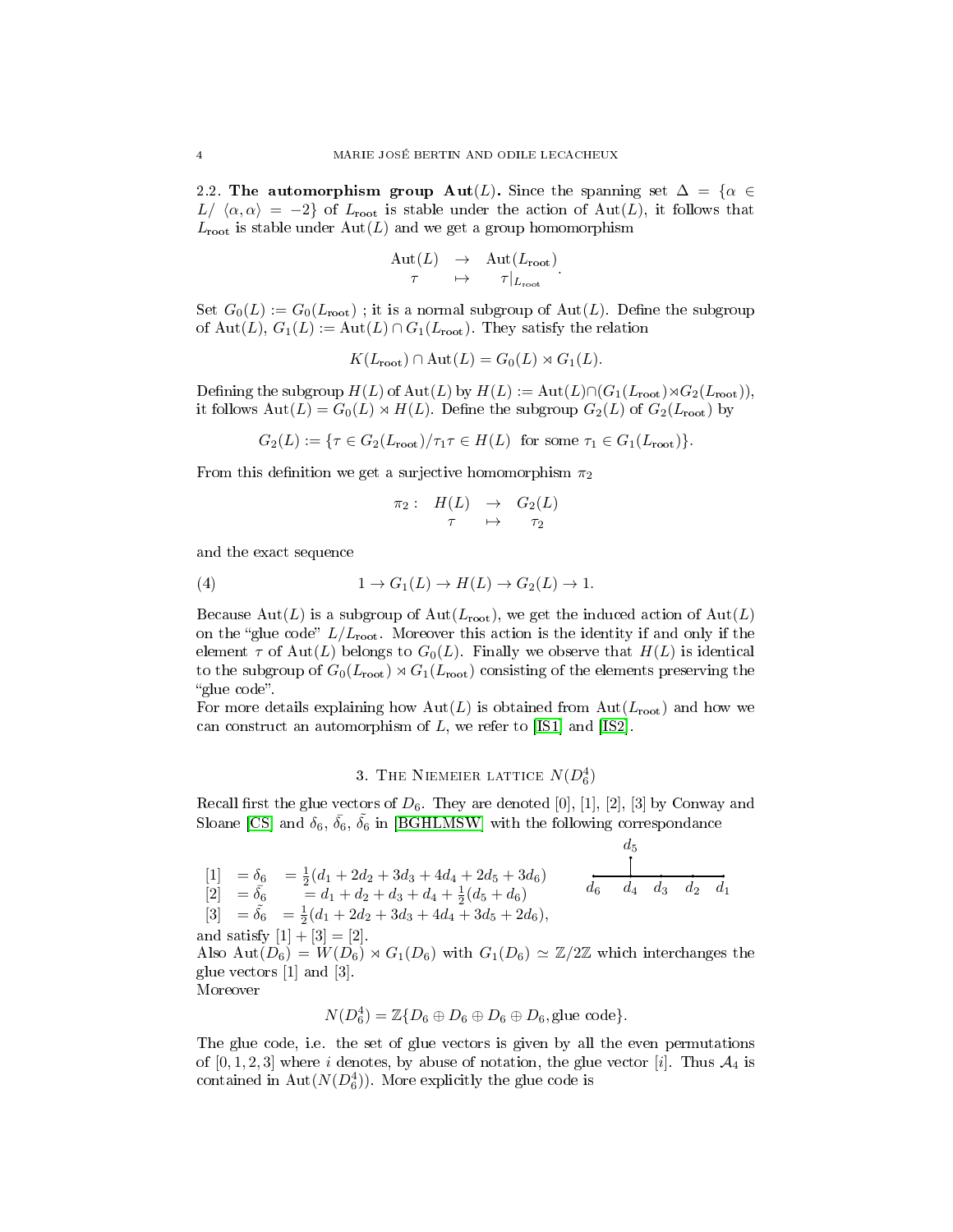$$
\begin{array}{cccc} [0,0,0,0], & [0,1,2,3], & [0,3,1,2], & [0,2,3,1], \\ [1,1,1,1], & [1,0,3,2], & [1,3,2,0], & [1,2,0,3], \\ [2,2,2,2], & [2,0,1,3], & [2,3,0,1], & [2,1,3,0], \\ [3,3,3,3,3], & [3,0,2,1], & [3,1,0,2], & [3,2,1,0]. \end{array}
$$

**Lemma 1.** Up to an isomorphism of the Weyl group  $W(D_6)$ , there are two primitive embeddings of  $A_5$  in  $D_6$ , namely

<span id="page-4-0"></span>
$$
i_1(A_5) = (d_5, d_4, d_3, d_2, d_1)
$$
  

$$
i_2(A_5) = (d_6, d_4, d_3, d_2, d_1).
$$

These two embeddings are interchanged by the element  $g \in G_1(D_6)$  interchanging  $d_5$  and  $d_6$ . Moreover g acts on the glue vectors of  $D_6$ :

$$
g([1]) = [3], \quad g([2]) = [2], \quad g([3]) = [1].
$$

*Proof.* It follows straightforward from the definitions.  $\Box$ 

**Theorem 1.** Let y be any glue vector of  $N(D_6^4)$ ,  $y = [a, b, c, d]$ . Define the application of g on the glue code as  $g(y) = [g(a), g(b), g(c), g(d)]$ . Denote by  $\tau$  any transposition of two components. Then  $\tau \circ g \in Aut(N(D_6^4))$ .

*Proof.* Consider any permutation of two elements, for example take for  $\tau$  the transposition of the two last components. Observe first that  $\tau$  and g commute; it follows  $(\tau \circ g)^2 =$  Id. This allows us to present the action of  $\tau \circ g$  on the glue code as below:

$$
\begin{array}{ccccccccc}\n[0,0,0,0] & [0,1,2,3] & [0,2,3,1] & [1,1,1,1] & [1,3,2,0] \\
\hline\n\tau \circ g \updownarrow & \updownarrow & \updownarrow & \updownarrow & \updownarrow \\
[0,0,0,0] & [0,3,1,2] & [0,2,3,1] & [3,3,3,3] & [3,1,0,2] \\
[2,2,2,2] & [2,0,1,3] & [2,1,3,0] & [1,0,3,2] & [1,2,0,3] \\
\hline\n\tau \circ g \updownarrow & \updownarrow & \updownarrow & \updownarrow \\
[2,2,2,2] & [2,0,1,3] & [2,3,0,1] & [3,0,2,1] & [3,2,1,0].\n\end{array}
$$

Since  $\tau \circ g$  is bijective on the glue code it belongs to  $\text{Aut}(N(D_6^4))$ . The same conclusion is obtained if  $\tau$  is an arbitrary transposition.

**Remark 1.** The well-known isomorphism  $G_1(N(D_6^4)) \rtimes G_2(N(D_6^4)) \simeq \mathcal{S}_4$  [\[CS\]](#page-20-2) can be explicited as

$$
\begin{array}{rcl} \mathcal{S}_4 & \rightarrow & Aut(N(D_6^4)) \\ \sigma & \mapsto & \sigma \circ g^{e(\sigma)} \end{array}
$$

where  $e(\sigma) = 0$  if  $\sigma$  is even and 1 otherwise.

**Remark 2.** Moreover if  $\tau$  permutes the two last components,  $\tau \circ q$  fixes the glue vectors having their two first components made with  $0$  or  $2$ , permutes the glue vectors beginning by 0 on one side and the glue vectors beginning by 2 on the other side; also it transforms the glue vectors beginning by 1 into the glue vectors beginning by 3.

 $\Box$ 

**Corollary 1.** The two primitive embeddings of  $A_5 \oplus A_1$  in  $N(D_6^4)$  given by  $(i_1(A_5), d_6, 0, 0)$  and  $(i_2(A_5), d_5, 0, 0)$  are isomorphic by an element of  $Aut(N(D_6^4))$ .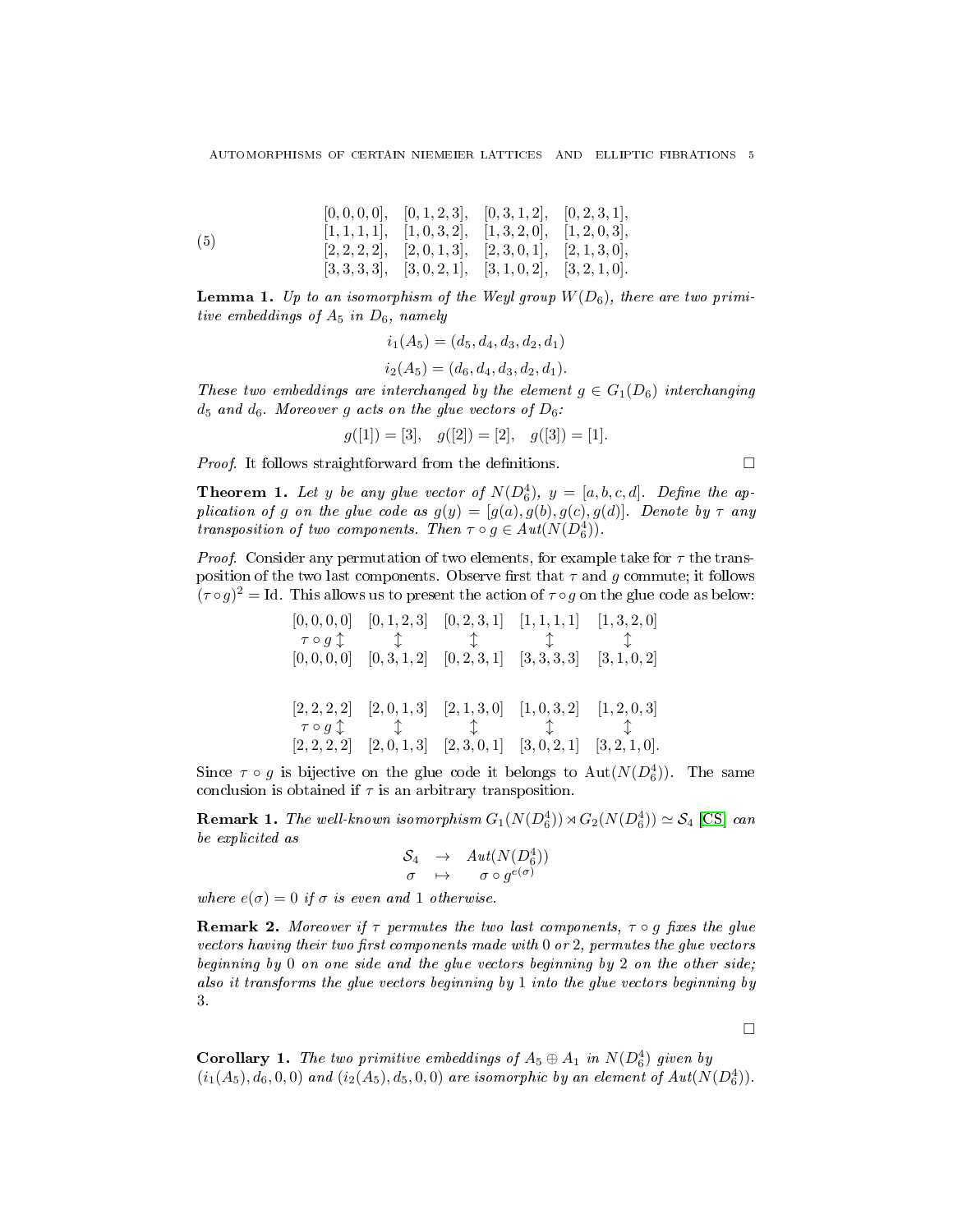*Proof.* We take for  $\tau$  the transposition of the two last components. We get that  $\tau \circ g$  interchanges the two embeddings and by the previous theorem belongs to  $\mathrm{Aut}(N(D_6^4$ )).  $\Box$ 

# 4. THE NIEMEIER LATTICE  $N(A_9^2D_6)$

Aside the glue vectors of  $D_6$  defined in the previous section, the glue group of  $A_9$ is cyclic, generated by  $\alpha$ , see for example [\[BL\]](#page-20-1) or [\[CS\]](#page-20-2):

$$
\alpha = \frac{1}{10} [9a_1 + 8a_2 + 7a_3 + 6a_4 + 5a_5 + 4a_6 + 3a_7 + 2a_8 + a_9].
$$

By abuse of notation we write 1 for the class of  $\alpha$  in  $A_9^*/A_9$  and more generally  $i$ for the class of  $i\alpha$ . We recall that

$$
Aut(A_9) = W(A_9) \rtimes G_1(A_9),
$$

where  $W(A_9)$  denotes the Weyl group and  $G_1(A_9)$  consists in the automorphisms of the Dynkin diagram of  $A_9$  forming a group of order 2 exchanging  $a_i$  and  $a_{10-i}$ for all  $1 \leq i \leq 9$  and therefore  $i$  and  $10-i$  according to the above convention. This automorphism acting on the first (resp. second) factor  $A_9$  of  $L_{\text{root}}$  will be denoted  $\gamma_1$  (resp.  $\gamma_2$ ). It follows

$$
G_1(L_{\text{root}}) = G_1(A_9^{(1)} A_9^{(2)} D_6) \simeq \mathbb{Z}/2\mathbb{Z} \times \mathbb{Z}/2\mathbb{Z} \times \mathbb{Z}/2\mathbb{Z},
$$
  

$$
G_2(L_{\text{root}}) \simeq \mathbb{Z}/2\mathbb{Z} = \langle h \rangle,
$$

where h exchanges the two copies of  $A_9$ . Set  $\gamma = \gamma_1 \gamma_2$ ,  $h_1 = \gamma_1 g$  and  $h_2 = \gamma_2 g$ .

- **Proposition 1.** (1) The subgroup  $G_1(L) = Aut(L) \cap G_1(L_{root}) \simeq \mathbb{Z}/2\mathbb{Z}$  is generated by  $\gamma$ .
	- (2) The automorphism h of  $G_2(A_9^{(1)}A_9^{(2)}D_6)$  is an automorphism of  $G_2(L)$  =  $G_2(N(A_9^{(1)}A_9^{(2)}D_6));$  moreover  $h_1h$  and  $h_2h$  belong to  $Aut(L).$  Hence the subgroup  $G_2(L)$  is generated by h.
	- (3) The subgroup  $H(L) = (G_1(L_{root}) \rtimes G_2(L_{root})) \cap Aut(L)$  is generated by  $h_1 h$ and  $h_2h$ .

Proof. Recall, [\[CS\]](#page-20-2), that the glue code is generated by

$$
[2, 4, 0], [5, 0, 1], [0, 5, 3],
$$

and that  $G_1(L) \simeq \mathbb{Z}/2\mathbb{Z}$  and  $G_2(L) \simeq \mathbb{Z}/2\mathbb{Z}$ .

- (1) We verify that  $\gamma$  belongs to  $G_1(L_{\text{root}})$ , preserves the glue code and is of order 2.
- (2) According to 2.2, it suffices to exhibit an element  $h_1 \in G_1(L_{\text{root}})$  such that  $h_1h \in (G_1(L_{\text{root}}) \rtimes G_2(L_{\text{root}})) \cap \text{Aut}(L)$ , i.e. preserving the glue code of L. We verify easily  $h_1h([2, 4, 0]) = [6, 2, 0] = 3 \times [2, 4, 0], h_1h([5, 0, 1]) = [0, 5, 3]$ and  $h_1h([0, 5, 3]) = [5, 0, 1]$ . Thus  $h \in \text{Aut}(L)$  and generates  $G_2(L)$  since  $G_2(L) \simeq \mathbb{Z}/2\mathbb{Z}$ .
- (3) This follows from the previous item and the isomorphisms  $G_1(L) \simeq \mathbb{Z}/2\mathbb{Z}$ and  $G_2(L) \simeq \mathbb{Z}/2\mathbb{Z}$  [\[CS\]](#page-20-2).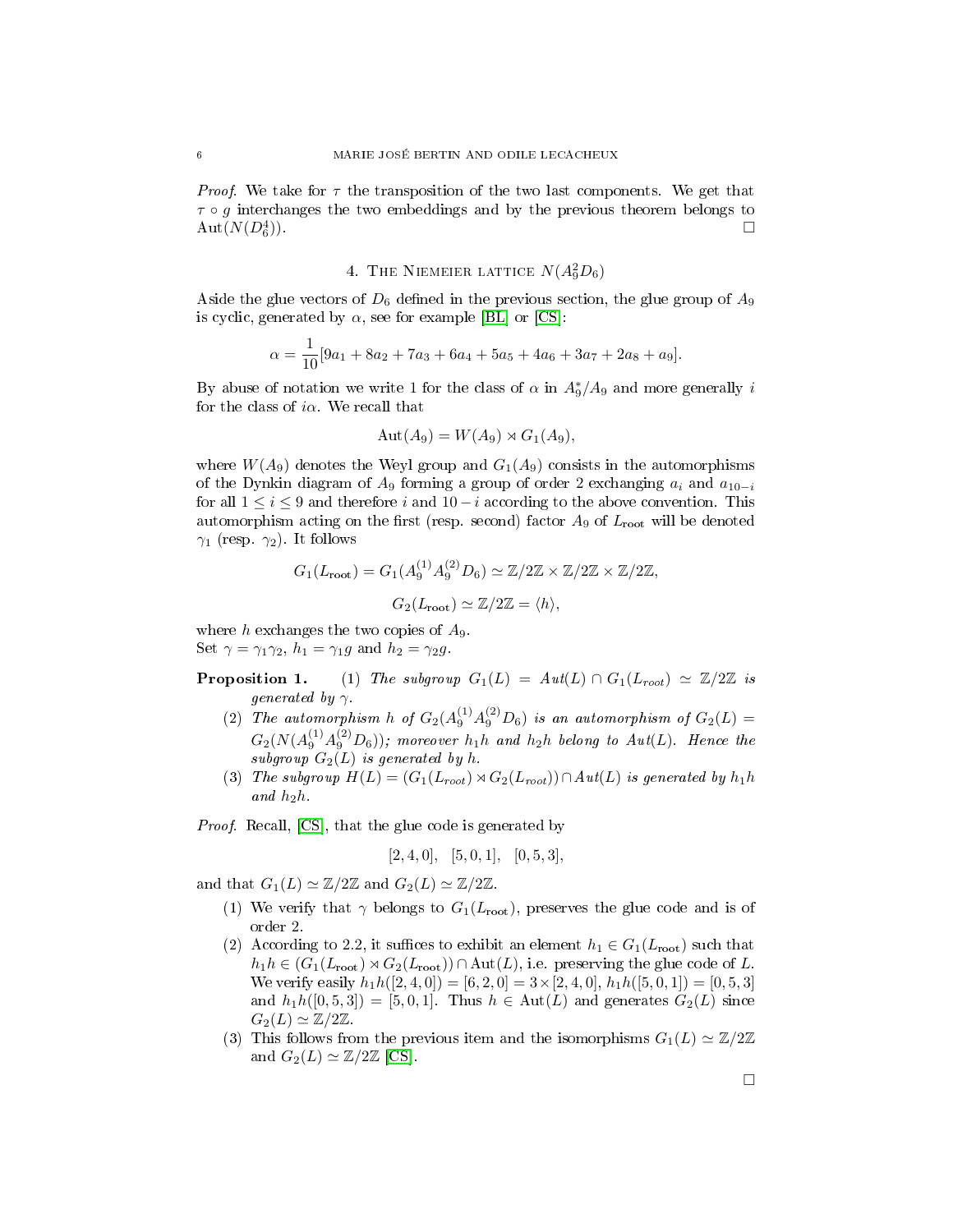| fiber          |       |     | $IV^*$   $III^*$   $I_n$ $n > 1$ | $I_n^*$                               |
|----------------|-------|-----|----------------------------------|---------------------------------------|
| Dynkin diagram | $E_6$ | E7  | $A_{n-1}$                        | $D_{n+4}$                             |
| $i = j$        | 4/3   | 3/2 | $i(n-i)/n$                       | $i=1$<br>$1 + n/4$ $i = 2,3$          |
| i < j          | 2/3   |     | $i(n-j)/n$                       | 1/2<br>$i=1$<br>$1/2 + n/4$ $i = 2,3$ |

<span id="page-6-0"></span>Table 1. Contributions for the height pairing

<span id="page-6-2"></span>**Corollary 2.** The two primitive embeddings of  $A_5$  in  $D_6$ , namely  $i_1$  and  $i_2$ , correspond to at most two elliptic fibrations of  $X$ , non isomorphic by an automorphism of  $N(A_9^{(1)}A_9^{(2)}D_6)$ .

Proof. From the proposition we deduce that the fibration obtained with the embeddings  $A_1 = a_1$  in  $A_9^{(1)}$  and  $i_1(A_5)$  in  $D_6$  is isomorphic by the automorphism  $h_2h$  to  $A_1 = a_9$  embedded in  $A_9^{(2)}$  and  $i_2(A_5)$  in  $D_6$ . Similarly, the fibration obtained with the embeddings  $A_1 = a_1$  in  $A_9^{(2)}$  and  $i_1(A_5)$  in  $D_6$  is isomorphic by the automorphism of  $h_1 h$  to  $A_1 = a_9$  embedded in  $A_9^{(1)}$  and  $i_2(A_5)$  in  $D_6$ .

 $\Box$ 

### 5. From primitive embeddings to Mordell-Weil lattices

Let X the K3-surface of discriminant  $-12$  studied in [\[BGHLMSW\]](#page-20-0). To each primitive embedding of  $A_5 \oplus A_1$  in  $L_{\text{root}}$  for L Niemeier lattice, corresponds an elliptic fibration of X. Define  $W = (A_5 \oplus A_1)^{\perp_L}$  and  $N = (A_5 \oplus A_1)^{\perp_{L_{\text{root}}}}$ . First observe that  $W_{\text{root}} = N_{\text{root}}$ . Then the configuration of singular fibers in the corresponding elliptic fibration is encoded in the trivial lattice  $T(X)$  of the elliptic fibration given by

$$
T(X) = U \oplus W_{\text{root}}.
$$

The torsion group is given by  $\overline{W_{\text{root}}}/W_{\text{root}}$ .

The Mordell-Weil lattice  $MWL(X)$ , that is the Mordell-Weil group modulo its torsion subgroup equipped with the height pairing is given by

$$
MWL(X) = W/\overline{W_{\text{root}}},
$$

where the bar means the primitive closure. The height pairing of two points  $P$  and Q of the Mordell-Weil group is given by the Shioda's formulae

<span id="page-6-3"></span>(6) 
$$
\langle P, Q \rangle = 2 + \bar{P} \cdot \bar{O} + \bar{Q} \cdot \bar{O} - \bar{P} \cdot \bar{Q} - \sum_{v} \text{contr}_{v} (P, Q)
$$

and the height of P by

<span id="page-6-1"></span>(7) 
$$
h(P) = \langle P, P \rangle = 4 + 2\bar{P} \cdot \bar{O} - \sum_{v} \text{contr}_{v}(P)
$$

where  $O$  denotes the zero, the bar their associated sections and  $v$  runs through the singular fibers. If  $\Theta_{v,i}$  is a component of the singular fiber  $\Theta_v$  and if P (resp. Q) intersects  $\Theta_{v,i}$  (resp.  $\Theta_{v,j}$ ),  $i < j$ , we recall the table of their contributions, Table [1.](#page-6-0)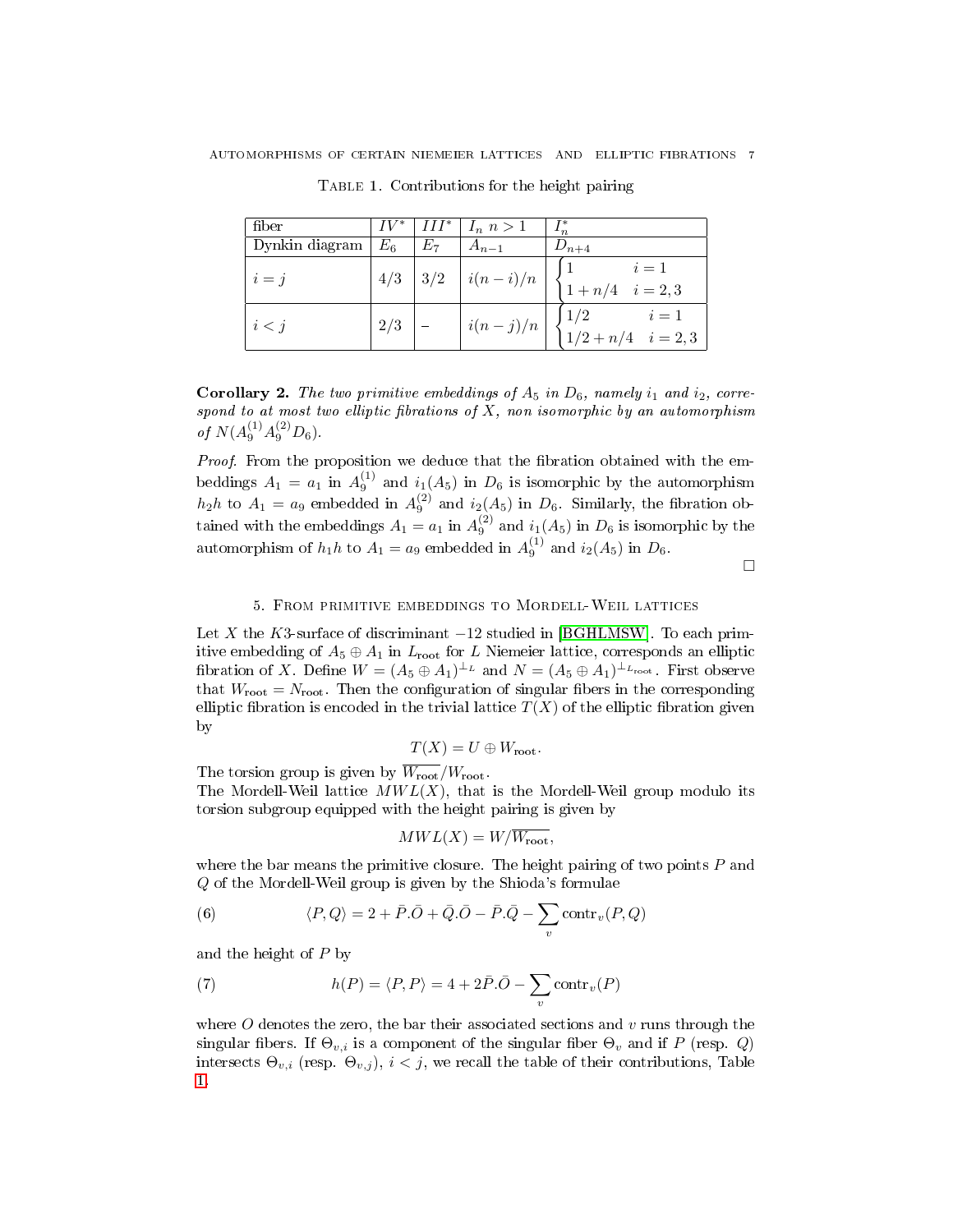Recall that the single components of an  $I_n^*$  fiber,  $n > 0$ , are distinguished into the near component  $\Theta_1$  which intersects the same double component as the zero component and the far components  $\Theta_2$ ,  $\Theta_3$ .

5.1. Defining sections of our fibrations. In each class of  $W/N$  we choose a representative in order to form either a torsion or an infinite section of the fibration. The section  $V$  is defined as

$$
V = kF + mO + \omega,
$$

F being the generic fiber, O the zero section,  $\omega$  a well choosed glue vector in a coset of W/N. Since V has to satisfy  $V.F = 1$ , it follows  $m = 1$ . The rational integer k can be obtained from the relation  $V.V = -2$ , since  $\omega.\omega$  is even. Finally the glue vector  $\omega$  is choosed so that V cuts each singular fiber in exactly one point. Then we test if the section cuts or not the zero section in order to apply the height formula [\(7\)](#page-6-1). Sections with height 0 are torsion sections. Moreover we have to determine infinite sections with a height matrix giving the discriminant of the  $K3$  surface, that is in our case 12, according to the formula [\[ScSh\]](#page-21-4)

<span id="page-7-0"></span>(8) 
$$
\operatorname{disc}(NS(X)) = (-1)^{\operatorname{rank}E(K)} \operatorname{disc}(T(X)) \operatorname{disc}(MWL(X)) / (\#E(K)_{\operatorname{tors}})^2.
$$

6. THE ELLIPTIC FIBRATION FROM  $L = N(D_6^4)$ 

Take the unique, up to Aut(L), primitive embedding of  $A_5 \oplus A_1$  in L given by  $\phi(A_5 \oplus A_1) = (i_1(A_5), d_6, 0, 0)$ . We get

$$
(i_1(A_5))^{\perp_{D_6}} = z_6 = 2\delta_6 = 2[1],
$$

$$
(A_1)^{\perp_{D_6}} = \langle d_5 \rangle \oplus \langle x_3 := d_5 + d_6 + 2d_4 + d_3, d_3, d_2, d_1 \rangle = A_1 \oplus D_4,
$$

$$
N := ((i_1(A_5) \oplus A_1)^{\perp_{L_{\text{root}}}} = (\langle z_6 \rangle, A_1 \oplus D_4, D_6, D_6)
$$
  
and  $N_{\text{root}} = (0, A_1 \oplus D_4, D_6, D_6)$ . Since det  $N = 12 \times 4^3$ , det  $W = 12$ , it follows

$$
W/N \simeq (\mathbb{Z}/2\mathbb{Z})^3
$$

.

An elliptic fibration is characterized by its torsion sections, infinite sections and where these sections cut the singular fibers of the fibration. All these data are encoded in  $W/N$  and so we shall first compute these groups.

Observing that [2] and [3] do not belong to  $i_1(A_5)^{\perp_{D_6^*}}$ , the elements of the glue code [\(5\)](#page-4-0) belonging to  $W/N$  are only those beginning by 0 or 1, precisely

> $[0, 0, 0, 0]$   $[0, 1, 2, 3]$   $[0, 3, 1, 2]$   $[0, 2, 3, 1]$  $[1, 1, 1, 1]$   $[1, 0, 3, 2]$   $[1, 3, 2, 0]$   $[1, 2, 0, 3]$ .

Among them only those beginning by 0 belongs to  $\overline{W}_{\mathrm{root}}$ . Thus torsion sections can be realized only from the glue vectors

$$
[0, 0, 0, 0], [0, 1, 2, 3], [0, 3, 1, 2], [0, 2, 3, 1].
$$

Moreover we must choose in them elements belonging to  $\overline{W}_{\mathrm{root}}$ . Since, in the coset [3],  $\tilde{\delta}_6$  satisfies

$$
2\tilde{\delta}_6 = d_1 + 2d_2 + d_3 + 2x_3 + d_5 \in D_4 \oplus A_1
$$

and in coset [2],

$$
2\bar{\delta}_6 = 2d_1 + 2d_2 + d_3 + x_3 \in D_4
$$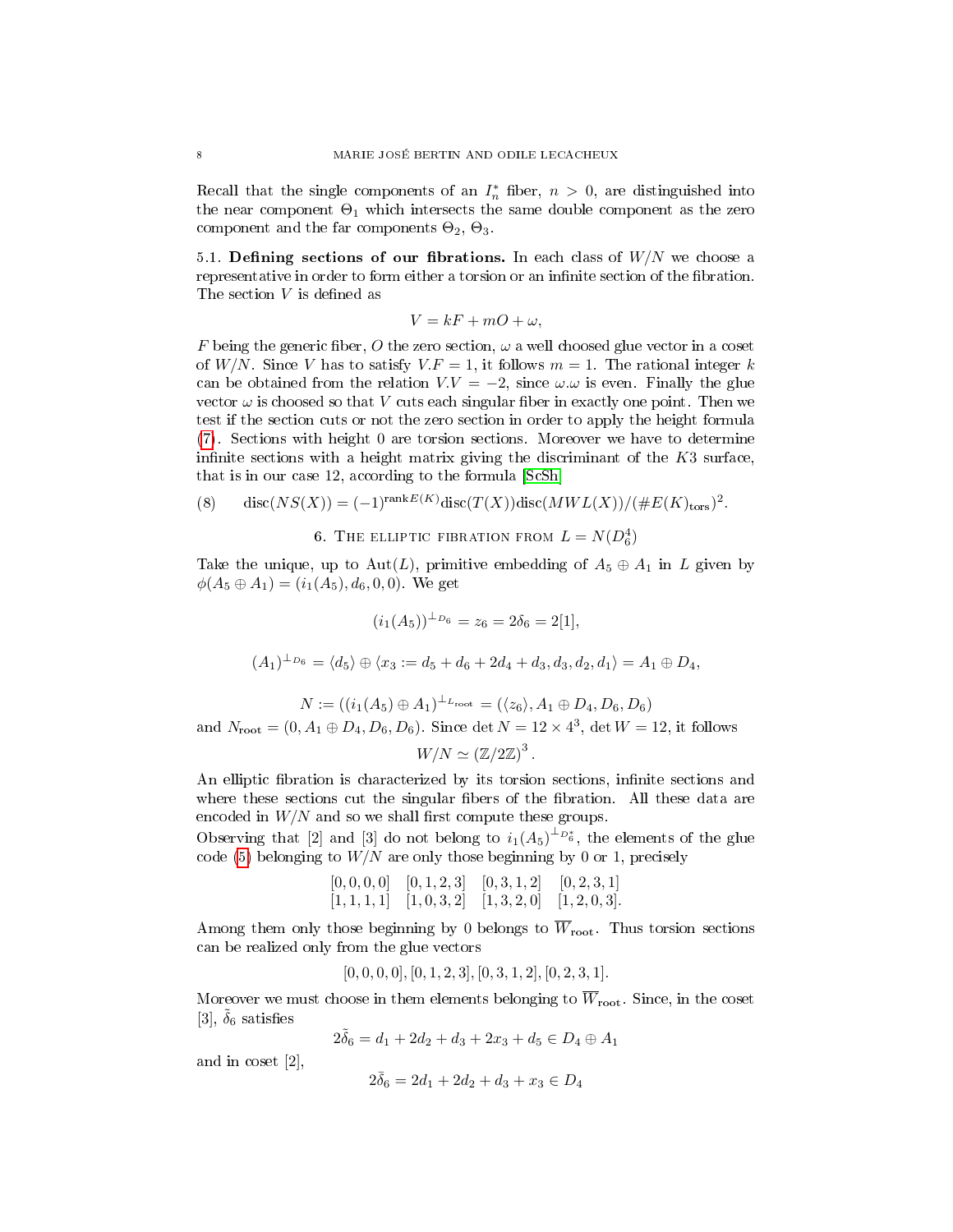|                                    | Contr. on $\vert$ Contr. on $\vert$ Contr. on $\vert$ Contr. on |                              |           |
|------------------------------------|-----------------------------------------------------------------|------------------------------|-----------|
|                                    |                                                                 | $\nu_{\scriptscriptstyle 6}$ |           |
| $\delta_6 \in [2]$                 |                                                                 |                              |           |
| $\tilde{\delta}_6 \in [3]$         | 1/2                                                             | $1+1/2$                      | $1+1/2$   |
| $\delta - d_3 - d_4 - d_6 \in [1]$ | פי                                                              | $1 + 1/2$                    | $1 + 1/2$ |
| $\delta \in [1]$                   |                                                                 | $1+1/2$                      | $1 + 1/2$ |

Table 2. Contributions

<span id="page-8-0"></span>TABLE 3. Contributions and heights of the sections from  $N(D_6^4)$ 

|                    |                                | Contr. | Contr.         | Contr.   | Contr. | ht.      |
|--------------------|--------------------------------|--------|----------------|----------|--------|----------|
|                    |                                | $D_4$  | A <sub>1</sub> | $D_6$    | $D_6$  |          |
| $\scriptstyle Q_1$ | $0+2F+[0,2,3,1]$               |        |                | 3/2      | 3/2    | $\theta$ |
| $Q_3$              | $0+2F+[0,3,1,2]$               |        | 1/2            | 3/2      |        | 0        |
| $Q_2$              | $0+2F+[0,1-a_3-a_4-a_6,2,3]$   |        | 1/2            |          | 3/2    | 0        |
| $W_1$              | $0+2F+[1,0,3,2]$               |        |                | 3/2      |        | 3/2      |
| $W_1 + Q_1$        | $0+2F+[1,2,0,3]$               |        |                | $\Omega$ | 3/2    | 3/2      |
| $W_1 + Q_3$        | $[0+2F+[1,3,2,0]$              |        | 1/2            |          | 0      | 3/2      |
| $W_1 + Q_2$        | $ 0+3F+[1,1-d_3-d_4-d_6,1,1] $ |        | 1/2            | 3/2      | 3/2    | 3/2      |

it is possible to write torsion sections from  $[0, 3, 1, 2]$ ,  $[0, 2, 3, 1]$  and  $[0, 0, 0, 0]$ . It remains to find in the coset [1] an element with the same property, that is  $\delta - d_3$  –  $d_4 - d_6$ , since

$$
2\delta_6 - 2d_3 - 2d_4 - 2d_6 = d_1 + 2d_2 + x_3 + d_5 \in D_4 \oplus A_1.
$$

The Mordell-Weil lattice being  $W/\overline{W_{\rm root}}$ , the infinite sections can be realized from the classes

$$
[1, 0, 3, 2], [1, 2, 0, 3], [1, 3, 2, 0], [1, 1 - d_3 - d_4 - d_6, 1, 1].
$$

The various contributions to the singular fibers can be derived from Table [1.](#page-6-0) Taking in account the different values  $\delta_6^2 = \tilde{\delta}_6^2 = (\delta_6 - d_3 - d_4 - d_6)^2 = -3/2$ and  $\overline{\delta_6^2} = -1$ , we can draw a table with the various contributions to height for the different sections in Table [3.](#page-8-0)

It is easily derived that the torsion group of the elliptic fibration is isomorphic to  $\mathbb{Z}/2\mathbb{Z} \times \mathbb{Z}/2\mathbb{Z}$  and the Mordell-Weil lattice is generated by a section of height  $3/2$ , in concordance with the formula [\(8\)](#page-7-0),

$$
-12 = \text{disc} NS(X) = -4 \times 4 \times 4 \times 2 \times \frac{3}{2} \times \frac{1}{4^2}.
$$

Thus we have proved the following result.

**Proposition 2.** The elliptic fibration on the K3-surface X derived from Niemeier lattice  $L = N(D_6^4)$  has singular fibers of type  $A_1$  ( $I_2$ ),  $D_4$  ( $I_6^*$ ),  $D_6$  ( $I_2^*$ ),  $D_6$  ( $I_2^*$ ). Its Mordell-Weil group has rank 1 and torsion part isomorphic to  $\mathbb{Z}/2\mathbb{Z}\times\mathbb{Z}/2\mathbb{Z}$ . Its Mordell-Weil lattice is generated by an infinite section of height  $3/2$ .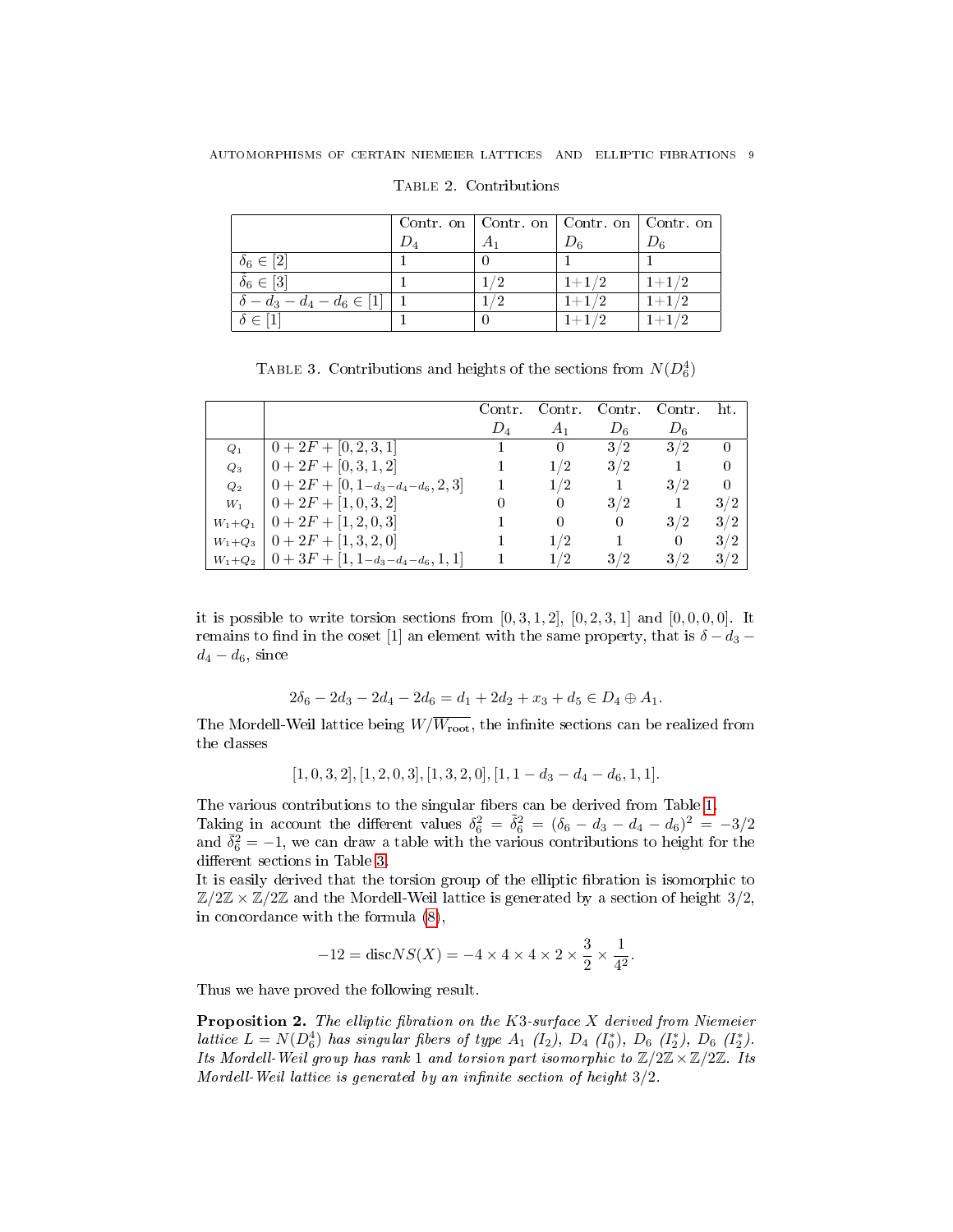7. THE ELLIPTIC FIBRATIONS FROM 
$$
L = N(A_9^2D_6)
$$

Let L be the Niemeier lattice with  $L = N(A_9^{(1)}A_9^{(2)}D_6)$ . By [\[CS\]](#page-20-2) we know that L is obtained from the following glue vectors

$$
L/L_{\text{root}} = \langle [2, 4, 0], [5, 0, 1], [0, 5, 3] \rangle,
$$

where 1 denotes the coset in  $A_9^*/A_9$  of  $\alpha = \frac{1}{10}(9a_1 + 8a_2 + 7a_3 + 6a_4 + 5a_5 + 4a_6 +$  $3a_7 + 2a_8 + a_9$  $3a_7 + 2a_8 + a_9$  $3a_7 + 2a_8 + a_9$ . From Corollary 2 we know that we have at most two elliptic fibrations coming from the Niemeier lattice  $L = N(A_9^2D_6)$  non isomorphic by an automorphism of  $L$ . We shall prove that we have effectively two.

7.1. **First embedding in**  $D_6$ . We embed  $A_1$  in  $A_9^{(1)}$  by  $\phi(A_1) = \langle a_1^{(1)} \rangle$  and  $A_5$  in  $D_6$  by  $i_1(A_5) = (d_5, d_4, d_3, d_2, d_1)$ . As computed in [\[BGHLMSW\]](#page-20-0), we obtain

$$
N = (\phi(A_1) \oplus i_1(A_5))^{\perp_{L_{\text{root}}}} = [\langle a_1 + 2a_2, a_3, ..., a_9 \rangle, A_9, \langle z_6 \rangle]
$$

with  $z_6 = d_1 + 2d_2 + 3d_3 + 4d_4 + 2d_5 + 3d_6$  and  $\det((a_1 + 2a_2, a_3, ..., a_9)) = 2 \times 10;$ thus  $\det(N) = 2 \times 10 \times 10 \times 6$ . It follows  $N_{\text{root}} = [\langle a_3, ..., a_9 \rangle, A_9, 0] \simeq A_7^{(1)} \oplus A_9^{(2)}$ and  $W/N = \langle [2, 4, 0], [5, 0, 1] \rangle \simeq \mathbb{Z}/10\mathbb{Z}$ . Since there is no integer k satisfying  $k([2, 4, 0]) \in N_{\text{root}}$  and no integer k' with  $k'([5, 0, 1]) \in N_{\text{root}}$ , we deduce that  $\overline{W_{\text{root}}}/W_{\text{root}} = (0)$  so the corresponding elliptic fibration has trivial torsion and rank 2.

Now we want to determine the Mordell-Weil lattice of the fibration, in our case

$$
\text{MWL}(X) = W/\overline{W_{\text{root}}} \simeq W/W_{\text{root}}.
$$

The infinite sections are derived from elements of the glue code of  $W/N$ , namely from

$$
\begin{array}{lllll} [2,4,0], & [4,8,0], & [6,2,0], & [8,6,0], & [0,0,0] \\ \hline [5,0,1], & [7,4,1], & [9,8,1], & [1,2,1], & [3,6,1]. \end{array}
$$

We define sections as explained in 5.1 so we search in each coset j an element  $\alpha_i$ satisfying  $\alpha_j \cdot a_j = 1$  and  $\alpha_j \cdot a_i = 0$ . We obtain a unique solution

$$
-\alpha_j := j\alpha - (j-1)a_1 - (j-2)a_2 ... - a_{j-1}.
$$

We observe that  $\alpha_j \in W$  for all j but  $j = 1$ . Thus we choose in the coset of  $\alpha_1$ an element in W and cutting  $A_7 = \langle a_3, a_4, ..., a_9 \rangle$  in exactly one point, namely  $-\bar{\alpha_1} = \alpha - a_1 - a_2$ . The elements  $(\alpha_1, \alpha_2, ..., \alpha_9)$  are in fact the dual elements  $(a_1^*, a_2^*, ..., a_9^*)$ . So their Gram matrix is minus the inverse matrix of the Gram matrix of the  $a_i$ , namely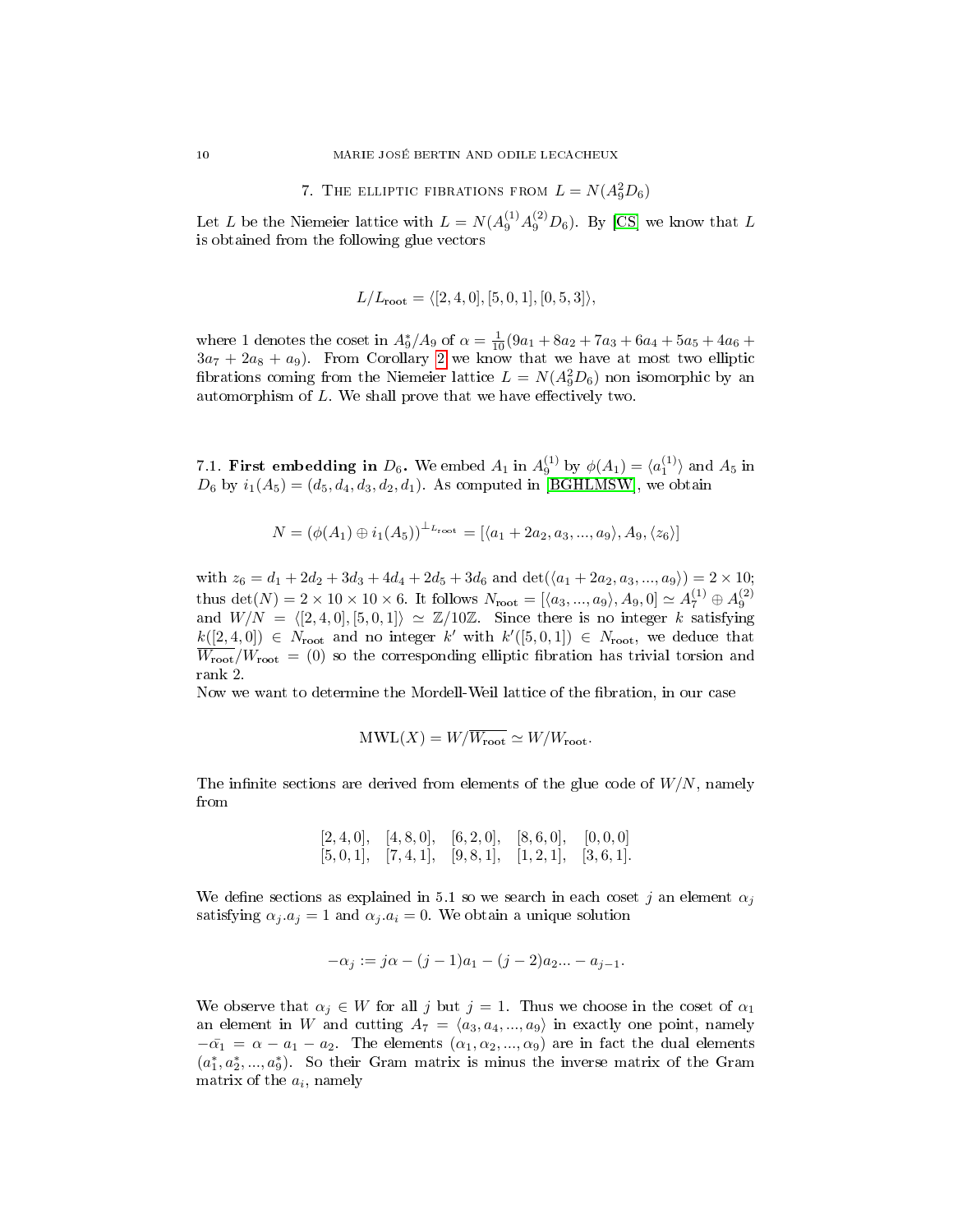|          |                                      | $I_8$    | $I_{10}$       | $\langle V_i, V_1 \rangle$ | $\langle V_i, V_2 \rangle$ | $ht(V_i)$        | order          |              |
|----------|--------------------------------------|----------|----------------|----------------------------|----------------------------|------------------|----------------|--------------|
| $V_1$    | $O+2F+[\alpha_9,\alpha_8,1]$         | 7        | 8              | $\frac{61}{40}$            | $\frac{1}{20}$             | $\frac{61}{40}$  | 10             | $V_1$        |
| $V_2$    | $O+2F+[\alpha_8,\alpha_6,0]$         | 6        | 6              | $\frac{1}{20}$             | $\frac{1}{10}$             | $\frac{1}{10}$   | $\sqrt{5}$     | $V_2$        |
| $V_3$    | $O+3F+[\alpha_7,\alpha_4,1]$         | 5        | 4              | $\frac{63}{40}$            | $rac{3}{20}$               | $\frac{69}{40}$  | 10             | $V_1 + V_2$  |
| $V_4$    | $O+2F+[\alpha_6,\alpha_2,0]$         | 4        | $\overline{2}$ | $\frac{1}{10}$             | $\frac{1}{5}$              | $\frac{4}{10}$   | $\overline{5}$ | $2V_2$       |
| $V_5$    | $O+2F+[\alpha_5,0,1]$                | 3        | $\overline{0}$ | $\frac{13}{8}$             | $\frac{1}{4}$              | $\frac{17}{8}$   | $\,2$          | $V_1 + 2V_2$ |
| $V_6$    | $O+2F+[\alpha_4,\alpha_8,0]$         | 2        | 8              | $\frac{3}{20}$             | $\frac{3}{10}$             | $\frac{9}{10}$   | $\overline{5}$ | $3V_2$       |
| $V_7$    | $O+3F+[\alpha_3,\alpha_6,1]$         | 1        | 6              | $\frac{67}{40}$            | $\frac{7}{20}$             | $\frac{109}{40}$ | 10             | $V_1 + 3V_2$ |
| $V_8$    | $O+2F+[\alpha_2,\alpha_4,0]$         | $\theta$ | 4              | $\frac{1}{5}$              | $\frac{2}{5}$              | $\frac{8}{5}$    | $\overline{5}$ | $4V_2$       |
| $V_9$    | $O+2F+[\alpha_1-a_1-a_2,\alpha_2,1]$ | 1        | $\overline{2}$ | $\frac{59}{40}$            | $\frac{-1}{20}$            | $\frac{61}{40}$  | 10             | $V_1 - V_2$  |
| $V_{11}$ | $O+2F+[-a_1-2a_2-a_3,0,0]$           | 2        | $\theta$       | $\frac{-1}{4}$             | $\frac{-1}{2}$             | $\frac{5}{2}$    | $\mathbf{0}$   | $-5V2$       |
| $V_{12}$ | $O+3F+[0,0,2\delta_6]$               | $\theta$ | $\theta$       | 3                          | $\boldsymbol{0}$           | 6                | $\mathbf{0}$   | $2V_1 - V_2$ |

<span id="page-10-0"></span>Table 4. Height and pairing-First embedding

<span id="page-10-1"></span>
$$
\begin{pmatrix}\n\frac{9}{10} & \frac{4}{5} & \frac{7}{10} & \frac{3}{5} & \frac{1}{2} & \frac{2}{5} & \frac{3}{10} & \frac{1}{5} & \frac{1}{10} \\
\frac{4}{5} & \frac{8}{5} & \frac{7}{5} & \frac{6}{5} & 1 & \frac{4}{5} & \frac{3}{5} & \frac{2}{5} & \frac{1}{5} \\
\frac{7}{10} & \frac{7}{5} & \frac{21}{10} & \frac{9}{5} & \frac{3}{2} & \frac{6}{5} & \frac{9}{10} & \frac{3}{5} & \frac{3}{10} \\
\frac{3}{5} & \frac{6}{5} & \frac{9}{5} & \frac{12}{5} & 2 & \frac{8}{5} & \frac{6}{5} & \frac{4}{5} & \frac{2}{5} \\
\frac{1}{2} & 1 & \frac{3}{2} & 2 & \frac{5}{2} & 2 & \frac{3}{2} & 1 & \frac{1}{2} \\
\frac{2}{5} & \frac{4}{5} & \frac{6}{5} & \frac{8}{5} & 2 & \frac{12}{5} & \frac{9}{5} & \frac{6}{5} & \frac{3}{5} \\
\frac{3}{10} & \frac{3}{5} & \frac{3}{10} & \frac{6}{5} & \frac{3}{2} & \frac{9}{5} & \frac{21}{10} & \frac{7}{5} & \frac{7}{10} \\
\frac{1}{5} & \frac{2}{5} & \frac{3}{5} & \frac{4}{5} & 1 & \frac{6}{5} & \frac{7}{5} & \frac{8}{5} & \frac{4}{5} \\
\frac{1}{10} & \frac{1}{5} & \frac{3}{10} & \frac{2}{5} & \frac{1}{2} & \frac{3}{5} & \frac{7}{10} & \frac{4}{5} & \frac{9}{10}\n\end{pmatrix}
$$

We read directly on the above matrix

$$
\alpha_1^2 = \alpha_9^2 = -\frac{9}{10}, \alpha_2^2 = \alpha_8^2 = -\frac{8}{5}, \alpha_3^2 = \alpha_7^2 = -\frac{21}{10}, \alpha_4^2 = \alpha_6^2 = -\frac{12}{5}, \alpha_5^2 = -\frac{5}{2}
$$

and we compute  $\bar{\alpha_1}^2 = -\frac{9}{10}$ .

(9)

Hence we obtain the nine non zero sections  $V_i$ ,  $1 \leq i \leq 9$ , quoted in the Table [4.](#page-10-0) Using the entries of the matrix [\(9\)](#page-10-1) we obtain their contributions to the singular fibers, their heights and the various  $\langle V_i, V_1 \rangle$  and  $\langle V_i, V_2 \rangle$ , according to formulae [\(6\)](#page-6-3) and [\(7\)](#page-6-1). Moreover the determinant of the height matrix of  $V_1, V_2$  is equal to  $\frac{3}{20}$  fitting with the formula [\(8\)](#page-7-0). These data allow in turn to express  $V_j$  for  $j \geq 3$  as a linear combination of  $V_1$  and  $V_2$ . For example, looking for a relation  $V_3 = aV_1 + bV_2$ , we compute  $\langle V_3, V_k \rangle = a \langle V_1, V_k \rangle + b \langle V_2, V_k \rangle$  with  $k = 1, 2$ . Thus we get two equations in a, b and solving the system it follows  $a = b = 1$ .

Finally the order in the Table [4](#page-10-0) refers to the order of the element in  $W/N$  of the corresponding section.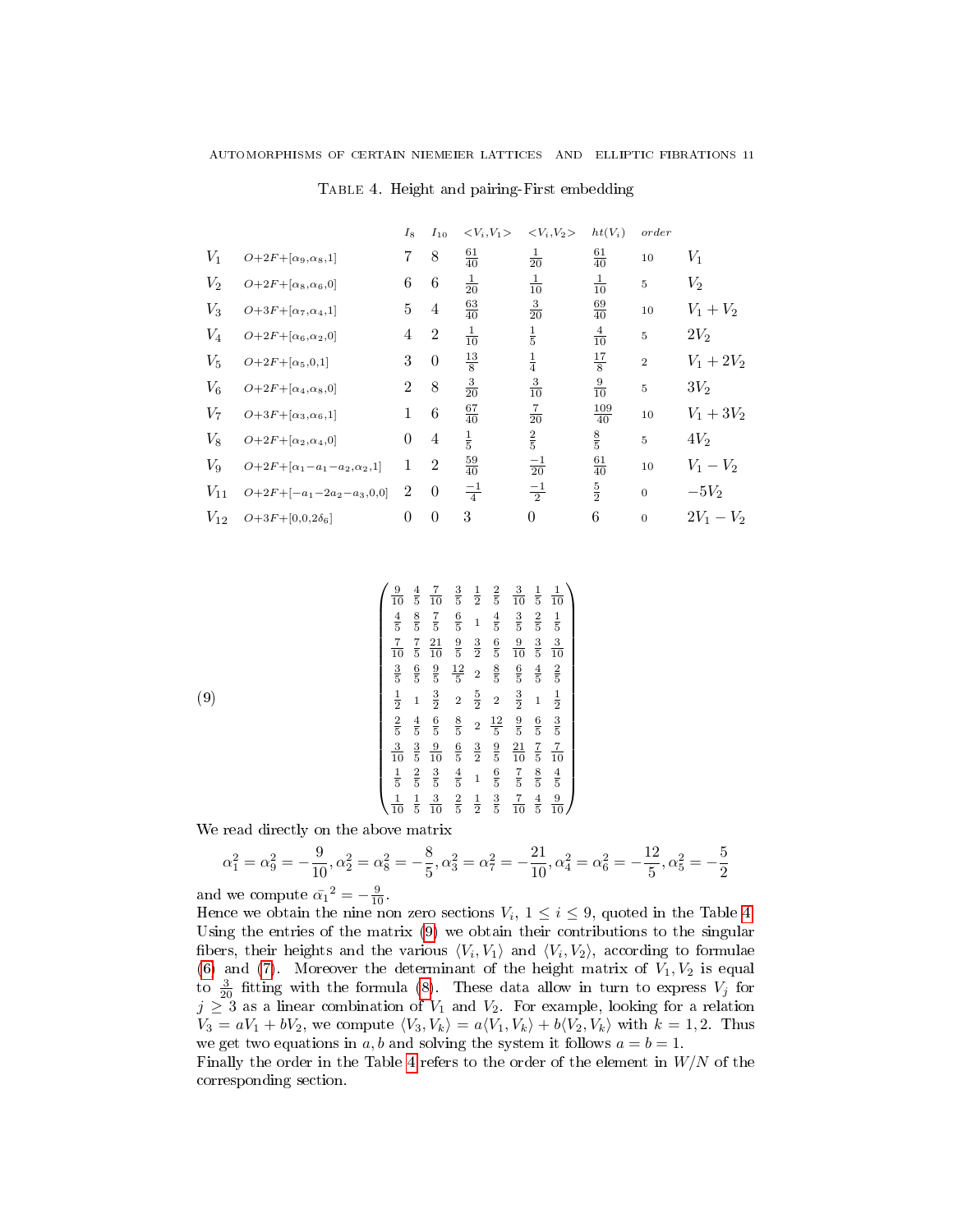**Theorem 2.** The Mordell-Weil lattice can be generated by the section  $V_2$  and another section whose class in  $W/N$  is of order 10 or 2  $(V_1, V_3, V_7, V_9$  or  $V_5)$ . It also can be generated by  $V_1$  and  $V_3$  or  $V_9$ .

The rational quadratic forms associated to these various height matrices are all equivalent to the quadratic form  $Q(x,y) = \frac{1}{40}(61x^2 + 4xy + 4y^2)$ .

The sublattice of index 10,  $N/N_{root}$  of  $W/N_{root}$ , is generated by  $V_{11} = -5V_2$  and  $V_{12} \text{ with } < V_{11}, V_{12} \geq 0.$ 

Proof. We observe that the nine first sections are not in the same class modulo  $N_{\text{root}}$ .

The rational quadratic form  $Q(x, y)$  associated to the height matrix of  $(V_1, V_2)$  is  $Q(x, y) = \frac{1}{40}(61x^2 + 4xy + 4y^2).$ 

Other properties are simple transcriptions of the base change which can be derived from the last column of Table [4.](#page-10-0) For example the rational quadratic form associated to the height matrix of  $(V_1, V_9)$  is equivalent to  $Q(x, y)$  since

$$
\begin{pmatrix} 1 & 0 \ 1 & -1 \end{pmatrix} \begin{pmatrix} \frac{61}{40} & \frac{1}{20} \\ \frac{1}{20} & \frac{1}{10} \end{pmatrix} \begin{pmatrix} 1 & 1 \\ 0 & -1 \end{pmatrix} = \begin{pmatrix} \frac{61}{40} & \frac{59}{40} \\ \frac{59}{40} & \frac{61}{40} \end{pmatrix}
$$

Finally we verify that the height matrix of  $(V_{11}, V_{12})$ , namely  $\sqrt{ }$  $\mathcal{L}$  $rac{5}{2}$  0 0 6  $\setminus$ , has deter-

minant  $15 = 10^2 \frac{3}{20}$ . Moreover there exists a sublattice of index 2 generated by  $V_2$ and  $V_{12}$  with  $\langle V_2, V_{12} \rangle = 0$ .

 $\Box$ 

7.2. Second embedding in  $D_6$ . We embed  $A_1$  in  $A_9^{(1)}$  by  $\phi(A_1) = \langle a_1^{(1)} \rangle$  and  $A_5$ in  $D_6$  by  $i_2(A_5) = (d_6, d_4, d_3, d_2, d_1)$ . We obtain

$$
N = (\phi(A_1) \oplus i_1(A_5))^{\perp_{L_{\text{root}}}} = [\langle a_1 + 2a_2, a_3, ..., a_9 \rangle, A_9, \langle \tilde{z}_6 \rangle]
$$

with  $\tilde{z}_6 = d_1 + 2d_2 + 3d_3 + 4d_4 + 3d_5 + 2d_6$  and  $\det((a_1 + 2a_2, a_3, ..., a_9)) = 2 \times 10;$ thus det(N) = 2 × 10 × 10 × 6. It follows  $N_{\text{root}} = [\langle a_3, ..., a_9 \rangle, A_9, 0] \simeq A_7^{(1)} \oplus A_9^{(2)}$ <br>and  $W/N = \langle [2, 4, 0], [0, 5, 3] \rangle \simeq \mathbb{Z}/10\mathbb{Z}$ . Since there is no integer k satisfying  $k([2, 4, 0]) \in N_{\text{root}}$  and no integer k' with  $k'([0, 5, 3]) \in N_{\text{root}}$ , we deduce that  $\overline{W_{\text{root}}}/W_{\text{root}} = (0)$  so the corresponding elliptic fibration has trivial torsion and rank 2.

**Theorem 3.** The Mordell-Weil lattice can be generated by the section  $Z_2$  and another section whose class in  $W/N$  is of order 10 or 2  $(Z_1, Z_3, Z_7, Z_9$  or  $Z_5$ ). It also can be generated by  $Z_1$  and  $Z_3$  or  $Z_9$ . The rational quadratic forms associated to these various height matrices are all equivalent to the quadratic form  $\frac{1}{10}(x^2+15y^2)$ . The sublattice of index 10,  $N/N_{root}$ , is generated by  $Z_{11} = -5Z_2$  and  $Z_{12}$ .

Proof. The proof is similar to the previous proof.

 $\Box$ 

**Corollary 3.** The Mordell-Weil lattices for the first  $i_1$  and second  $i_2$  embeddings are not isomorphic. Thus they lead to two distinct elliptic fibrations.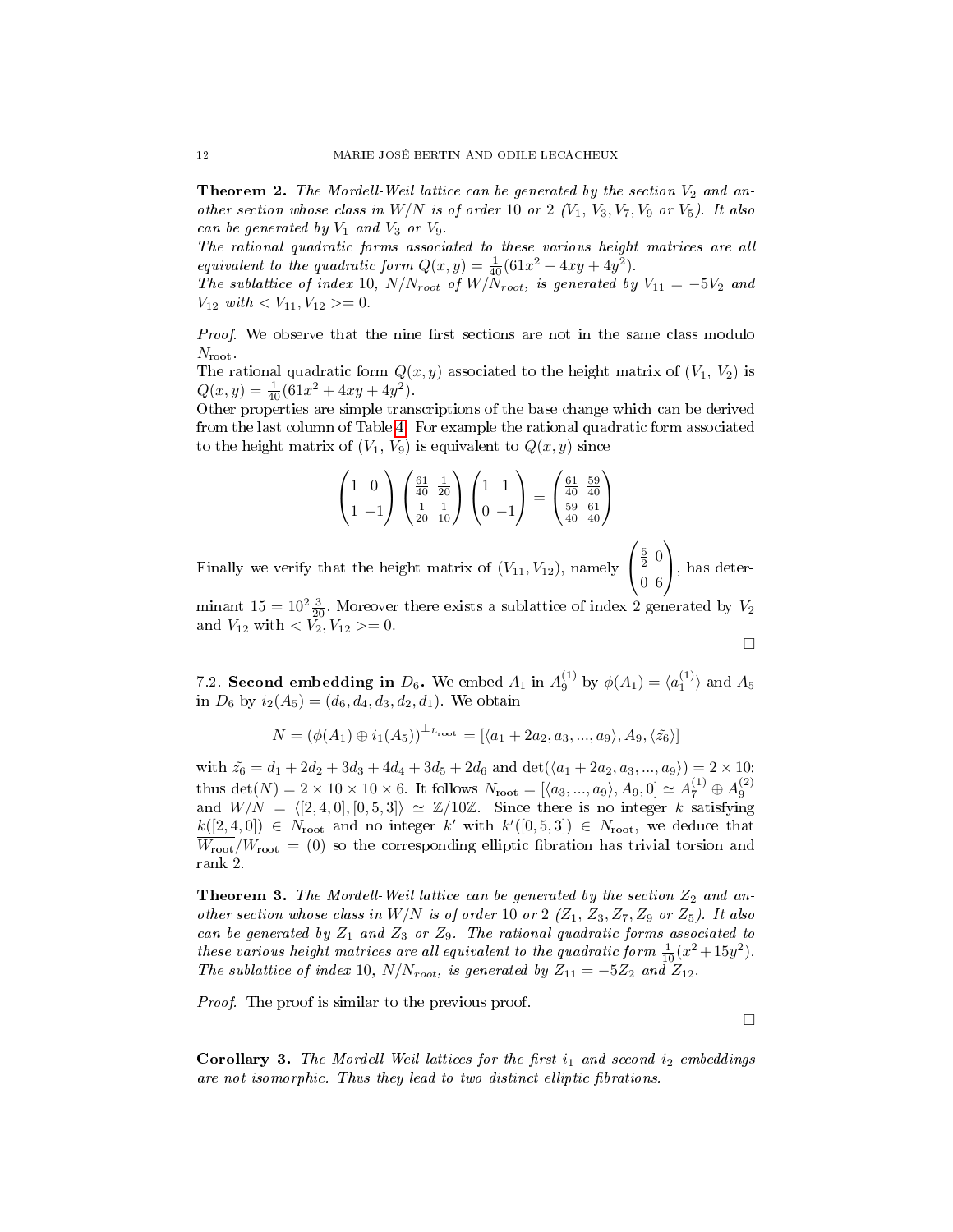|          |                                          | $I_8$            | $I_{10}$         | $Z_1, Z_i$      | $Z_2, Z_i$       | $ht(Z_i)$       | ο.             |               |
|----------|------------------------------------------|------------------|------------------|-----------------|------------------|-----------------|----------------|---------------|
| $Z_1$    | $O\!+\!3F\!+\![\alpha_4,\!\alpha_3,\!3]$ | $\overline{2}$   | 3                | $\frac{12}{5}$  | $\frac{3}{10}$   | $\frac{12}{5}$  | 10             | $Z_1$         |
| $Z_2$    | $O+2F+[\alpha_8,\alpha_6,0]$             | $\,6$            | $\,6$            | $\frac{3}{10}$  | $\frac{1}{10}$   | $\frac{1}{10}$  | 5              | $Z_2$         |
| $Z_3$    | $O+2F+[\alpha_2,\alpha_9,3]$             | $\boldsymbol{0}$ | 9                | $\frac{27}{10}$ | $\frac{2}{5}$    | $\frac{31}{10}$ | 10             | $Z_1 + Z_2$   |
| $Z_4$    | $O+2F+[\alpha_6,\alpha_2,0]$             | $\overline{4}$   | $\,2$            | $\frac{3}{5}$   | $\frac{1}{5}$    | $\frac{2}{5}$   | 5              | $2Z_2$        |
| $Z_5$    | $O+2F+[0,\alpha_5,3]$                    | $\boldsymbol{0}$ | $\bf 5$          | $\frac{3}{2}$   | $\boldsymbol{0}$ | $\frac{3}{2}$   | $\overline{2}$ | $Z_1 - 3Z_2$  |
| $Z_6$    | $O+2F+[\alpha_4,\alpha_8,0]$             | $\boldsymbol{2}$ | $\,$ 8 $\,$      | $\frac{9}{10}$  | $\frac{3}{10}$   | $\frac{9}{10}$  | 5              | $3Z_2$        |
| $Z_7$    | $O+2F+[\alpha_8,\alpha_1,3]$             | $\,6$            | $\mathbf{1}$     | $\frac{9}{5}$   | $\frac{1}{10}$   | $\frac{8}{5}$   | 10             | $Z_1 - 2Z_2$  |
| $Z_8$    | $O+2F+[\alpha_2,\alpha_4,0]$             | $\boldsymbol{0}$ | $\overline{4}$   | $\frac{6}{5}$   | $rac{4}{10}$     | $\frac{8}{5}$   | 5              | $4Z_2$        |
| $Z_9$    | $O+3F+[\alpha_6,\alpha_7,3]$             | $\overline{4}$   | $\overline{7}$   | $\frac{21}{10}$ | $\frac{1}{5}$    | $\frac{19}{10}$ | 10             | $Z_1 - Z_2$   |
| $Z_{11}$ | $O+2F+[-a_1-2a_2-a_3,0,0]$               | $\boldsymbol{2}$ | $\boldsymbol{0}$ | $\frac{-1}{4}$  | $\frac{-1}{2}$   | $\frac{5}{2}$   | $\overline{0}$ | $-5Z_2$       |
| $Z_{12}$ | $O+3F+[0,0,\tilde{\delta}_6]$            | $\boldsymbol{0}$ | $\theta$         | 3               | $\mathbf{0}$     | $\,6$           | $\mathbf{0}$   | $2Z_1 - 6Z_2$ |

Table 5. Height and pairing-Second embedding

Proof. According to the previous theorems, the Mordell-Weil lattice for the first (resp. second) embedding can be generated by the sections  $V_1$  and  $V_2$  (resp.  $Z_2$ and  $Z_5$ ) with height matrix  $\sqrt{ }$  $\mathcal{L}$  $\frac{61}{40}$   $\frac{1}{20}$  $rac{1}{20}$   $rac{1}{10}$  $\setminus$  (resp.  $\sqrt{ }$  $\mathcal{L}$  $\frac{1}{10}$  0  $0 \frac{3}{2}$  $\setminus$  $\bigcap$ . As we can prove easily that these two matrices are not equivalent, since there is no matrix  $\sqrt{ }$  $\mathcal{L}$ a b c d  $\setminus$  with integer entries satisfying  $\sqrt{ }$ a b  $\setminus$  $\sqrt{ }$  $\frac{1}{10}$  0  $\setminus$  $\sqrt{ }$ a c  $\setminus$  $\sqrt{ }$  $\frac{a^2}{10} + \frac{3}{2}b^2 \frac{ac}{10} + \frac{3}{2}bd$  $\setminus$  $\sqrt{ }$  $\frac{61}{40}$   $\frac{1}{20}$  $\setminus$ 

$$
\begin{pmatrix} a & b \\ c & d \end{pmatrix} \begin{pmatrix} \overline{10} & 0 \\ 0 & \frac{3}{2} \end{pmatrix} \begin{pmatrix} a & c \\ b & d \end{pmatrix} = \begin{pmatrix} \overline{10} + \overline{2} & \overline{10} + \overline{2} & 0 \\ \frac{ac}{10} + \frac{3}{2}bd & \frac{c^2}{10} + \frac{3}{2}d^2 \end{pmatrix} = \begin{pmatrix} \overline{40} & \overline{20} \\ \frac{1}{20} & \overline{10} \end{pmatrix},
$$

for there are no integers a and b satisfying  $4(a^2 + 15b^2) = 61$ .

 $\Box$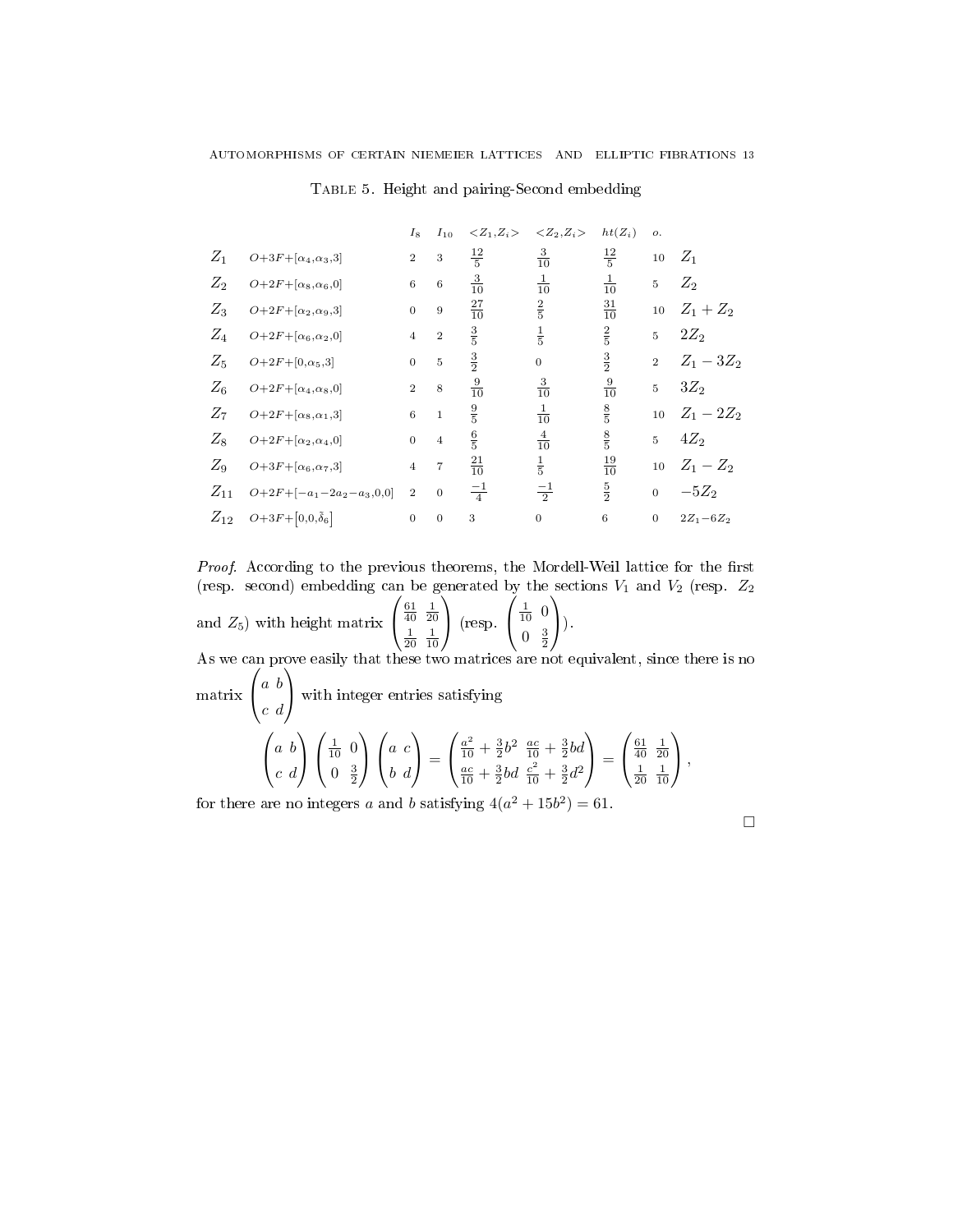#### 8. Weierstrass equations

In this second part we obtain the Weierstrass equations of the unique, up to automorphism of the Niemeier lattice  $N(D_6^4),$  elliptic fibration denoted #36 as in [\[BGHLMSW\]](#page-20-0) and of the two elliptic fibrations, non isomorphic by an automorphism of the Niemeier lattice  $N(A_9^2D_6)$ , numbered #40 as in [\[BGHLMSW\]](#page-20-0) and  $\#40$  bis. These fibrations are given with their torsion and infinite sections and their Mordell-Weil lattices so we can easily see the parallelism between the theoretic results of the first part and the new ones coming from the Weierstrass equations.

8.1. **Background and method.** We start from fibration  $\#50$  of ([\[BGHLMSW\]](#page-20-0)) with Weierstrass equation

<span id="page-13-0"></span>(10) 
$$
E_u: y^2 + (u^2 + 3)yx + (u^2 - 1)^2y = x^3,
$$

which is the universal elliptic curve with torsion structure  $(\mathbb{Z}/2\mathbb{Z})^2 \times \mathbb{Z}/3\mathbb{Z}$ . The points  $A_2 = \left(-\frac{1}{4}(u^2 - 1)^2, 0\right), A_{22} = \left(-\left(u+1\right)^2, \left(u+1\right)^3\right)$  and  $A_{23} = \left(-\left(u-1\right)^2, 0\right)$  $1)^2$ ,  $(u - 1)^3$  are 2-torsion points and the point  $P_3 = (0, 0)$  is a 3-torsion point. The singular fibers are of type  $I_6$  for  $u = 1, -1, \infty$  and  $I_2$  for 3, -3, 0.

The components of an  $I_n$  fiber are numbered cyclically,  $\Theta_{i,j}$  being the j−th component of the singular fiber above  $u = i$  and the component  $\Theta_{i,0}$  intersecting the zero section.

8.2. The graph  $\Gamma$ . The vertices of the graph  $\Gamma$  are the twelve torsion sections and the 24 components  $\Theta_{i,j}$ . Two vertices are linked by an edge if they intersect. To make it easely lisible, only some parts of this graph are drawn on the following figures.

Recall first that two torsion sections do not intersect.

Then, we compute for a set of generating sections, which component of singular bers are intersected, derived for example from the method given in [\[Cr\]](#page-20-3) or in [\[Si\]](#page-21-5). For the other torsion sections, we use the algebraic structure of the Néron model or the height of sections as explained below.

Recall that the height of a torsion point P is 0 involving conditions on  $contr<sub>v</sub>(P)$ since from formula [\(7\)](#page-6-1) and Table [1](#page-6-0) it follows  $4 = \sum_{v} contr_v(P)$ . For example, the only possible sum of contributions for the 3-torsion point  $P_3$  is  $\frac{2\times4}{6} + \frac{2\times4}{6} + \frac{2\times4}{6}$  $0+0+0$ , and for a two-torsion point  $\frac{3\times3}{6} + \frac{3\times3}{6} + 0 + \frac{1}{2} + \frac{1}{2} + 0$ . Since the sum of two 2−torsion points is also a 2−torsion point, only one 2−torsion point intersects the component  $\Theta_{i,0}$ , for a given reducible fiber. These remarks allow us to construct  $\Gamma$ . Let us now summarize useful results. The point  $P_3$  intersects the component  $\Theta_{i,2}$ (by convention  $\Theta_{i,2}$  not  $\Theta_{i,4}$ ) of the  $I_6$  fibers and the component  $\Theta_{i,0}$  of the  $I_2$ fibers. The point  $A_2$  intersects the components  $\Theta_{\infty,0}$  and  $\Theta_{0,0}$ , the point  $A_{22}$ intersects the components  $\Theta_{1,0}$  and  $\Theta_{-3,0}$ . These two points intersects  $\Theta_{i,3}$  for the others  $I_6$  fibers and  $\Theta_{i,1}$  for the other  $I_2$  fibers.

8.3. Method for building elliptic fibrations from fibration  $#50$ . Recall that it is sufficient to identify a divisor  $D$  on the surface that has the shape of a singular fiber from Kodaira's list and an irreducible curve C with  $C.D = 1$  to find an elliptic fibration with  $D$  as a singular fiber and  $C$  as a section. The fibration is induced by the linear system  $|D|$ .

Moreover, if we can draw two divisors D and D' on the graph  $\Gamma$  with  $D.D' = 0$ it is easier to determine a new fibration. We must define a function, called elliptic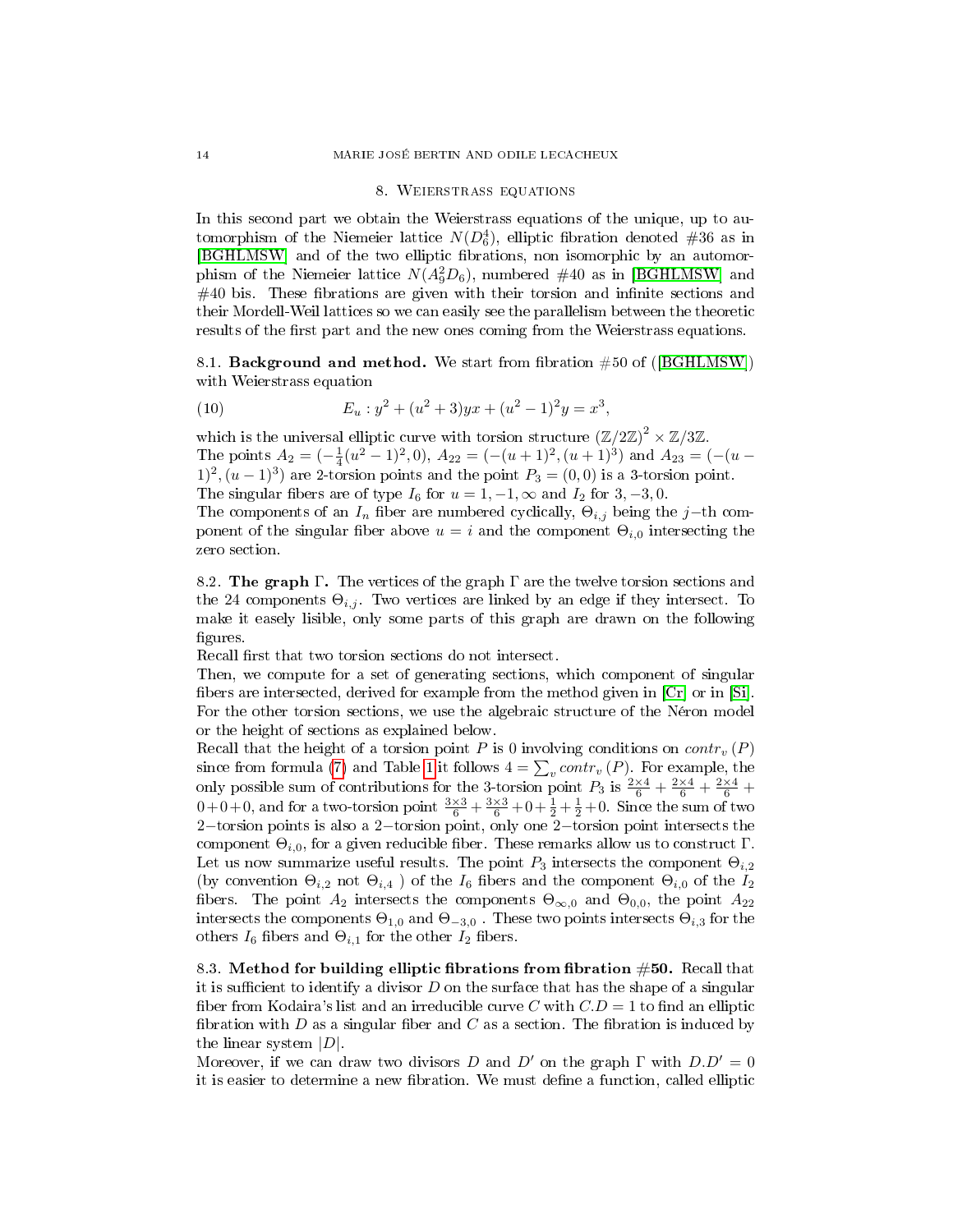

<span id="page-14-0"></span>FIGURE 1. Fibration  $#36$ 

parameter, with divisor  $D' - D$ . Moreover if D and D' are subgraph of  $\Gamma$  we use the elliptic curve  $E_u$ . The method and computations are explicited for the fibration #36.

## 9. FIBRATION  $#36$

9.1. Weierstrass equation. We consider the divisors drawn in black (double circle) for  $D'$  and green (dashed circle) for D on the graph (Figure [1\)](#page-14-0) namely

$$
D = \Theta_{-1,1} + 2\Theta_{-1,0} + \Theta_{-1,5} + 2(0) + 2\Theta_{1,0} + \Theta_{1,1} + \Theta_{1,5}
$$
  

$$
D' = (P_3) + \Theta_{\infty,5} + 2\Theta_{\infty,4} + 2\Theta_{\infty,3} + 2\Theta_{\infty,2} + \Theta_{\infty,1} + (2P_3).
$$

The divisors D and D' correspond to two singular fibers of type  $I_2^*$  of the same fibration since  $D.D' = 0$ .

We see also that  $\Theta_{-1,3}$ ,  $\Theta_{1,3}$  and  $A_2$  in blue are a part of another singular fiber. Let w be a parameter for the new fibration such that  $w = \infty$  on D and 0 on D'.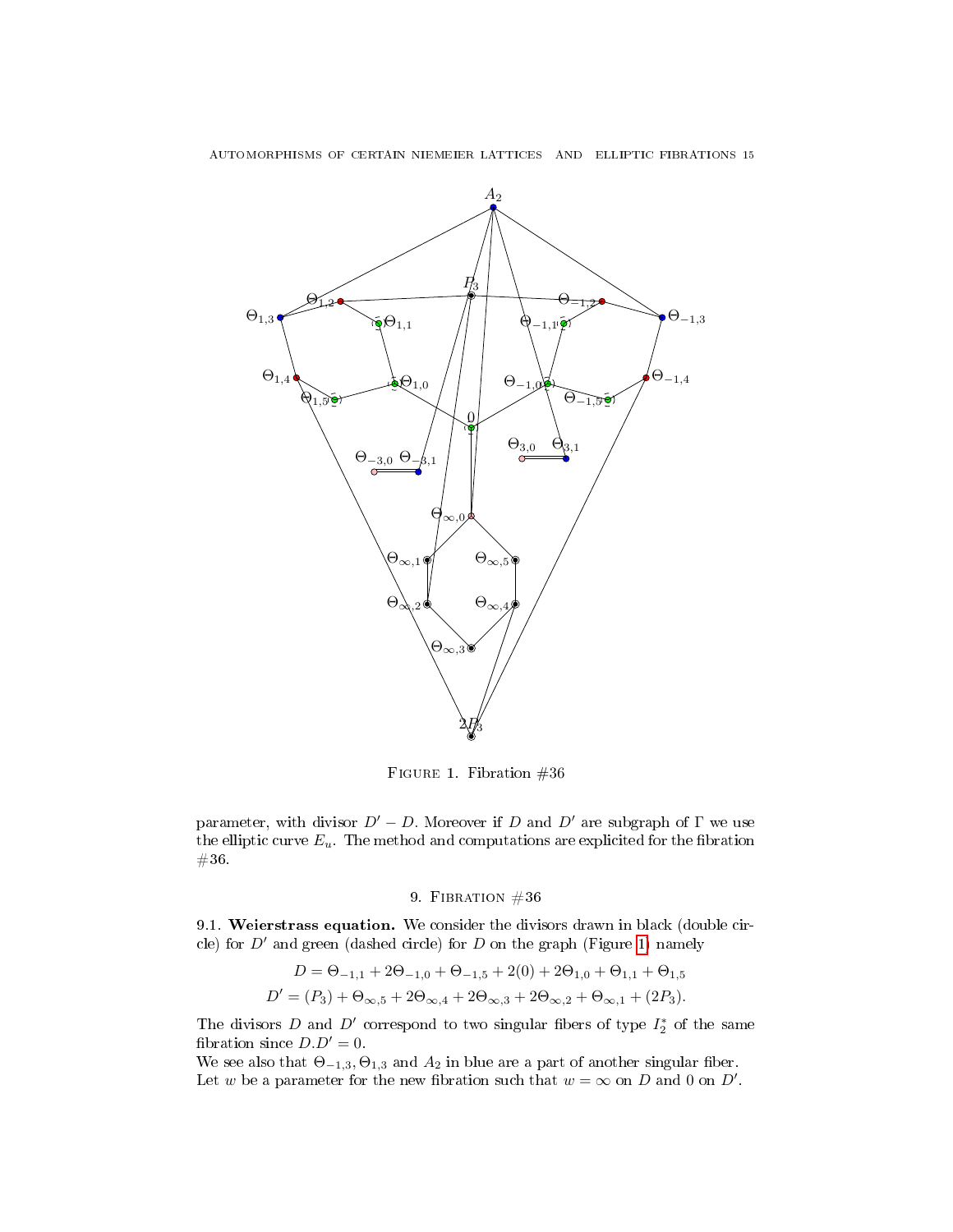So the divisors  $D$  and  $D'$  correspond to the same element in the Néron-Severi group  $NS(X)$ . Let  $D = \delta + \Delta$  and  $D' = \delta' + \Delta'$  where  $\delta, \delta'$  are sums of sections,  $\delta = 2(O)$  and  $\delta' = (P_3) + (2P_3)$ , while  $\Delta$ ,  $\Delta'$  are sums of components of singular fibers. It follows from the equality  $\delta = \delta'$  in the group  $NS(X)/T(X)$  that  $\delta - \delta' =$  $2(0) - (P_3) - (2P_3)$  is the divisor of a function on the elliptic curve  $E_u$ , precisely the function x. The parameter w is then equal to  $x.f(u)$ . We compute  $f(u)$  using three blow- up to get a pole of order 1 on  $\Theta_{1,1}, \Theta_{-1,5}, \Theta_{\infty,1}$  and obtain

$$
w = \frac{x}{\left(u^2 - 1\right)^2}
$$

.

Eliminating x in the equation of  $E_u$  and setting  $y = (u^2 - 1)^2 z, u = 1 + U$  it follows a quartic equation in  $z, U, w$ . All the transformations are summarized in the birational transformation  $\phi : (X, Y, w) \mapsto (x, y, u)$  leading to the following Weierstrass equation  $E_w$ 

(11) 
$$
E_w: Y^2 = X (X - w (1 + 4w)) (X + w^2 (1 + 4w))
$$

with

$$
x = \frac{w (1 + 4w)^2 (X + 4w^3)^2 (2Y + X (2w + 1))^2}{(Y - Xw - 2w^3 (1 + 4w))^4}
$$
  

$$
y = -\frac{(1 + 4w)^3 X (X + 4w^3)^4 (2Y + X (2w + 1))^2}{(Y - Xw - 2w^3 (1 + 4w))^6}
$$
  

$$
u = \frac{(1 + 4w) (X + 4w^3)}{Y - Xw - 2w^3 (1 + 4w)} + 1.
$$

The singular fibers are of type  $I_2^*$  for  $w = 0, \infty$ ,  $I_0^*$  for  $w = -1/4$ ,  $I_2$  for  $w = -1$ . We compute that the function  $w + 1/4$  is equal to 0 on  $\Theta_{\pm 3,1}$ , giving thus with  $A_2$ and  $\Theta_{\pm 1,3}$  a complete description of the singular fiber  $I_0^*$ .

The component  $\Theta_{0,1}$  is a component of the singular fiber  $I_2$  obtained for  $w = -1$ and does not intersect the new 0 section. The second component is the curve with the parametrization

$$
u = -2 \frac{-3 + z^2}{3 + z^2}
$$
  

$$
x = -9 \frac{(z - 1)^2 (3 + z)^2 (z - 3)^2 (z + 1)^2}{(3 + z^2)^4} y = 27 \frac{(3 + z)^2 (z - 1)^2 (z + 1)^4 (z - 3)^4}{(3 + z^2)^6}.
$$

This component gives a quadratic section on  $E_u$  and can be used to construct other brations.

9.2. Sections of the fibration #36. Denote  $Q_1 = (0,0), Q_2 = (w(4w + 1), 0),$  $Q_3 = (-w^2(4w+1), 0)$  the two-torsion sections and  $W_1 = (-4w^3, -2w^3(2w+1))$ an infinite section of  $E_u$ .

On the Figures [1](#page-14-0) and [2,](#page-16-0) in red bullets, can be viewed the following sections of the new fibration:

$$
\Theta_{1,2}, \Theta_{1,4}, \Theta_{-1,2}, \Theta_{-1,4}
$$

and also

$$
P_3 + A_{23}, 2P_3 + A_{23}, P_3 + A_{22}, 2P_3 + A_{22}.
$$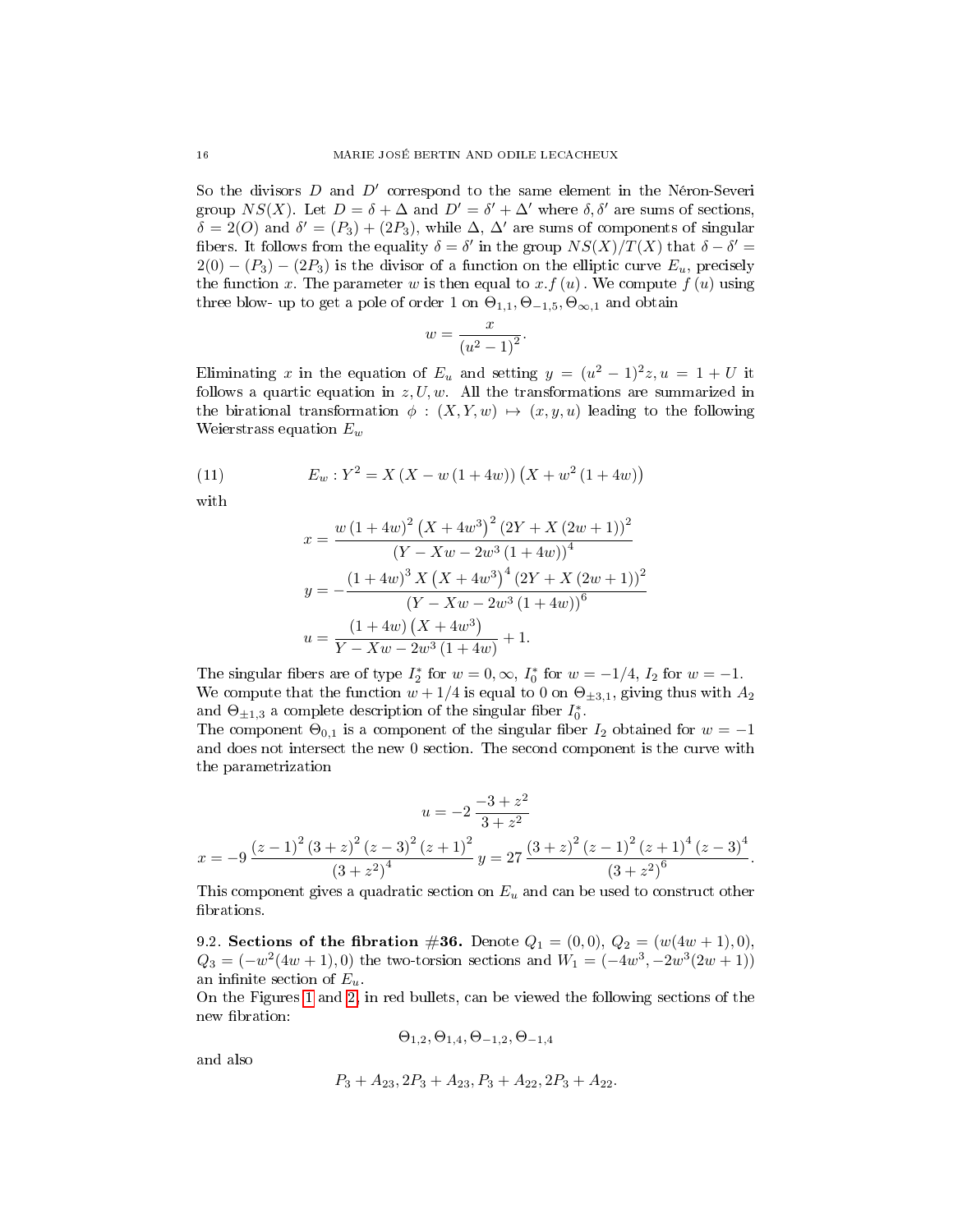

<span id="page-16-1"></span><span id="page-16-0"></span>Figure 2. Fibration 36

|  |  |  | TABLE 6. Heights for sections of fibration $#36$ |  |
|--|--|--|--------------------------------------------------|--|
|  |  |  |                                                  |  |

| Contr. on $\theta_{1,4}$ $\theta_{1,2}$ $\theta_{-1,2}$ $\theta_{-1,4}$ $P_3 + A_{22}$ $2P_3 + A_{22}$ $P_3 + A_{23}$ $2P_3 + A_{23}$ |                   |               |                          |               |                |               |               |               |
|---------------------------------------------------------------------------------------------------------------------------------------|-------------------|---------------|--------------------------|---------------|----------------|---------------|---------------|---------------|
| $I_2^*$ w=0                                                                                                                           | $\overline{0}$    | $rac{3}{2}$   | $\frac{3}{2}$            | $\theta$      |                | $rac{3}{2}$   |               | $rac{3}{2}$   |
| $I_2^* w = \infty$                                                                                                                    | $\hspace{0.1em}0$ | $\mathbf{1}$  | $rac{3}{2}$              | $\frac{3}{2}$ | $\frac{3}{2}$  | $\frac{3}{2}$ |               |               |
| $I_0^* w = \frac{-1}{4}$                                                                                                              | $\overline{0}$    | $\theta$      |                          |               |                |               |               |               |
| $I_2$ w=-1                                                                                                                            | $\theta$          | $\theta$      | $\overline{0}$           | $\theta$      | $\frac{1}{2}$  | $\frac{1}{2}$ | $\frac{1}{2}$ | $\frac{1}{2}$ |
| height                                                                                                                                | $\overline{0}$    | $\frac{3}{2}$ | $\overline{\phantom{0}}$ | $\frac{3}{2}$ | $\overline{0}$ | $\frac{3}{2}$ | $rac{3}{2}$   |               |
|                                                                                                                                       | $\mathbf{0}$      | $W_1$         | $Q_1$                    | $Q_1 + W_1$   | $Q_2$          | $Q_2 + W_1$   | $Q_3+W_1$     | $Q_3$         |

The correspondence between sections of fibrations  $#50$  and  $#36$  can be settled by the transformation  $\phi$ . Recall that the components  $\Theta_{i,j}$  are obtained by blowing up. For example the section  $P_3 = (x = 0, y = 0)$  intersects the component  $\Theta_{1,2}$ , so this component defined by  $x = (u - 1)^2 x_2$ ,  $y = (u - 1)^2 y_2$  satisfies  $y_2 = 0$ . It follows that the point  $W_1$  corresponds to  $\Theta_{1,2}$  and the 0 section of the new fibration to  $\Theta_{1,4}$ . For all results see Table [6.](#page-16-1)

9.3. Heights of sections. The heights of sections of the new fibration are computed with the help of the graph. For example, we can see on Figure [2](#page-16-0) that the section  $2P_3 + A_{22}$  intersects  $\Theta_{1,4}$  (the zero section),  $\Theta_{\infty,1}$  ( $I_2^*$  for  $w = 0$ ),  $\Theta_{-1,1}$  $(I_2^*$  for  $w = \infty$ ),  $\Theta_{-3,1}$   $(I_0^*$  for  $w = -\frac{1}{4}$  and  $\Theta_{0,1}$   $(I_2$  for  $w = -1)$ . The respective contributions are then computed with Table [1](#page-6-0) and from formula [\(7\)](#page-6-1) it follows

$$
h(2P_3 + 2A_{22}) = 4 + 2 - (3/2 + 3/2 + 1 + 1/2) = 3/2.
$$

Since the height of this section is equal to  $\frac{3}{2}$ , according to formula [\(8\)](#page-7-0), it generates the Mordell-Weil lattice. The results are summarized on Table [6.](#page-16-1)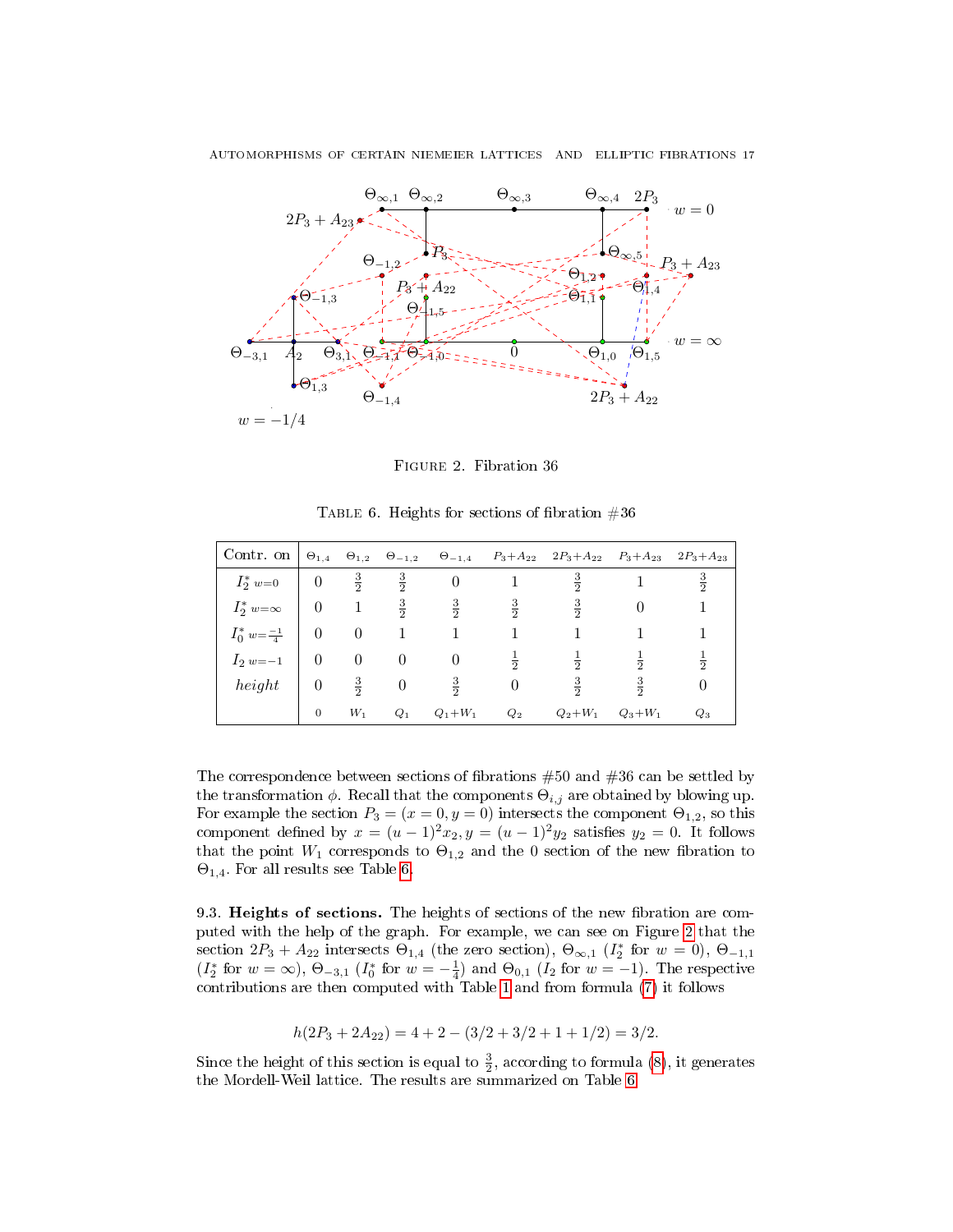

<span id="page-17-0"></span>Figure 3. Fibration 40

## 10. FIBRATION  $#40$

The two divisors

$$
D = A_2 + \Theta_{-1,3} + \Theta_{-1,2} + P_3 + \Theta_{\infty,2} + \Theta_{\infty,1} + (A_{23} + 2P_3) + \Theta_{-3,1}
$$
  

$$
D' = \Theta_{1,4} + \Theta_{1,5} + \Theta_{1,0} + 0 + \Theta_{-1,0} + \Theta_{-1,5} + (P_3 + A_{22}) + \Theta_{\infty,5} + \Theta_{\infty,4} + 2P_3
$$

can be viewed as two singular fibers of an elliptic fibration with elliptic parameter p determined as explained in 9.1.

First we search on  $E_u$  a function g with three simple poles at  $0,(2P_3)$  and  $P_3 + A_{22}$ and three zeros at  $P_3$ ,  $A_2$  and  $A_{23} + 2P_3$ . Taking

$$
g = r + \frac{y - y_{P_3}}{x - x_{P_3}} + s \frac{y - y_{2P_3 + A_{22}}}{x - x_{2P_3 + A_{22}}}
$$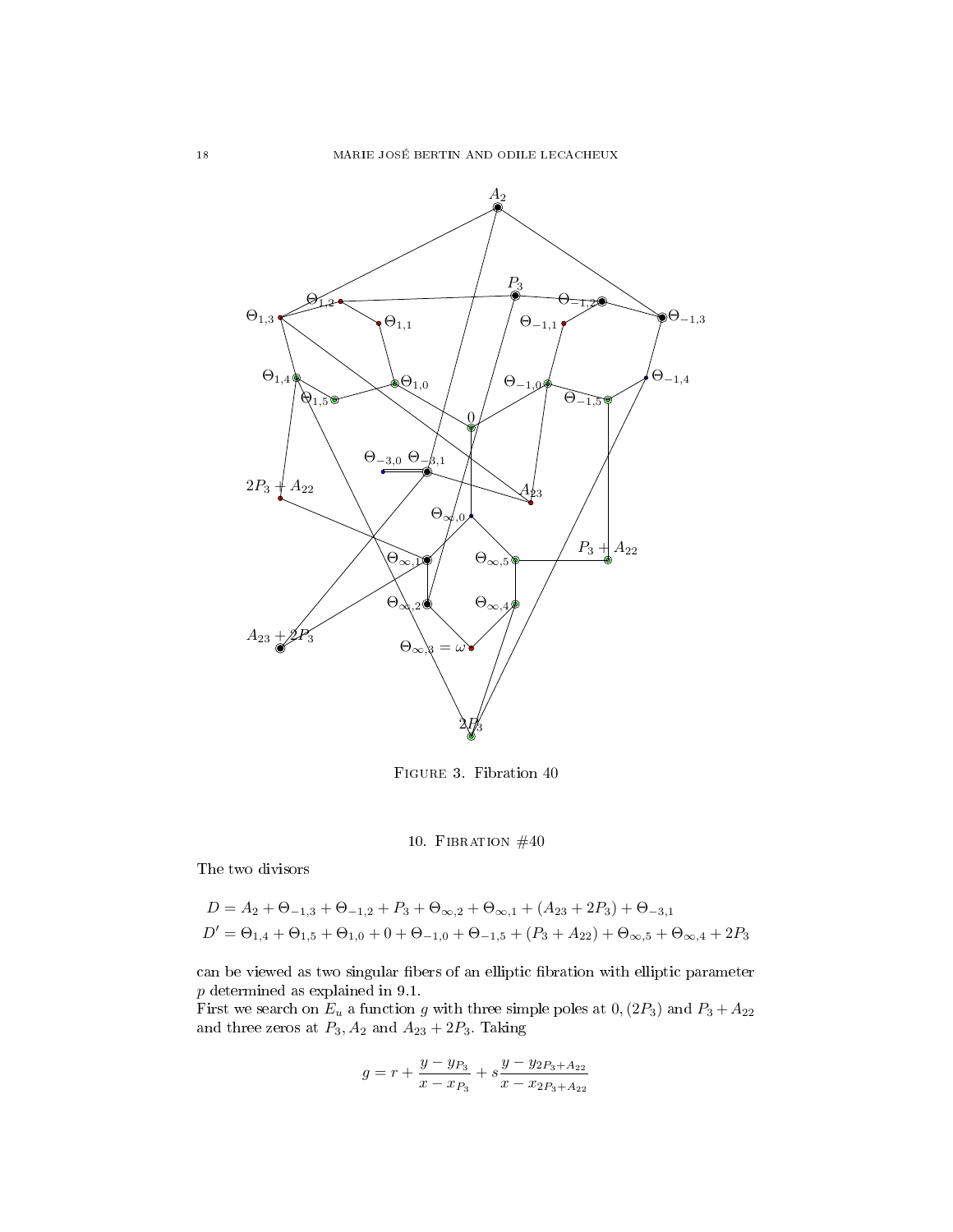and choosing r and s satisfying  $g(A_2) = g(A_{23} + 2P_3) = 0$ , we get  $r = -u + 1$ , s =  $-\frac{u-1}{u+1}$ . Finally to insure poles on D' set  $p=\frac{g}{u-1}$  so

$$
p = \frac{(2x + (u^{2} - 1)^{2}) y - (u^{2} - 1) x^{2}}{(u^{2} - 1) x (x + (u + 1) (u - 1)^{2})}.
$$

We can remark that p can also be obtained from the fibration  $\#36$  and the parameter

$$
p = \frac{-Y}{w\left(X - w\left(1 + 4w\right)\right)}.
$$

The usual transformations leading to a Weierstrass equation are summarized in the birational map  $\phi : ((\mathfrak{x}, \mathfrak{y}, p) \mapsto (x, y, u)$  with

$$
x = \frac{-G_3^2 G_4^2}{p^2 \mathfrak{r} (\mathfrak{x}^2 - p (p^2 + 4p - 1) \mathfrak{x} - 4p^3)^4} \quad y = \frac{-G_2 G_4^2 G_3^3}{p^2 \mathfrak{r} (\mathfrak{x}^2 - p (p^2 + 4p - 1) \mathfrak{x} - 4p^3)^6}
$$

$$
u = \frac{-G_1}{p (\mathfrak{x}^2 - p (p^2 + 4p - 1) \mathfrak{x} - 4p^3)}
$$

where

$$
G_1 = (\mathfrak{x} - 2p^2) \mathfrak{y} + p^2 (p^2 + 1) \mathfrak{x} - 4p^4, G_2 = (p+1) \mathfrak{y} + \mathfrak{x}^2 - p^2 (p+3) \mathfrak{x},
$$
  
\n
$$
G_3 = (2p^2 - \mathfrak{x}) \mathfrak{y} - p\mathfrak{x}^2 + 2p^2 (2p - 1) \mathfrak{x} + 8p^4, G_4 = (2p^2 - \mathfrak{x}) \mathfrak{y} + p\mathfrak{x}^2 - 2p^3 (p+2) \mathfrak{x}.
$$

We find then the following Weierstrass equation

(12) 
$$
\mathfrak{y}^2 - (p^2 + 1) \mathfrak{y} + 4p^2 \mathfrak{y} = \mathfrak{x} ( \mathfrak{x} - p^2) ( \mathfrak{x} - 4p^2).
$$

We denote  $V_1 = (2p(p-1), 2p(p-1))$  and  $V_2 = (0, -4p^2)$ .

The first and last line of Table [7](#page-18-0) are computed using  $\phi$  and also  $\omega = \Theta_{\infty,3}$  the zero of the new fibration.

From the graph (Figure [3\)](#page-17-0) we obtain the index of the component of the singular fibers  $(I_8 \text{ and } I_{10})$  which a given section S meets (line 2 and 3 of Table [7\)](#page-18-0). Then we compute the heights as explained in 9.3. From formula [\(6\)](#page-6-3), it follows  $< \Theta_{1,1}, 2P_3 +$  $A_{22} \ge \frac{1}{20}$ . Thus the height matrix of  $\Theta_{1,1}$  and  $2P_3 + A_{22}$  has determinant 3/20.; we recover the result:

The two sections  $V_1$  and  $V_2$  generate the Mordell-Weil lattice.

<span id="page-18-0"></span>TABLE 7. Heights for sections of fibration  $\#40$ 

|  |  |  |  | $\begin{array}{c ccccccccccccccccccccc} I_8 & 2 & 7 & 4 & 6 & 4 & 2 & 5 & 3 & 1 & 3 \end{array}$                                                                                                                                     |  |
|--|--|--|--|--------------------------------------------------------------------------------------------------------------------------------------------------------------------------------------------------------------------------------------|--|
|  |  |  |  | $I_{10}$   4 8 2 6 8 8 4 6 2 0                                                                                                                                                                                                       |  |
|  |  |  |  | $\begin{array}{c ccccccccc} ht & \begin{vmatrix} & \frac{1}{10} && 61 & & \frac{4}{10} && \frac{1}{10} && \frac{4}{10} && \frac{9}{10} && \frac{69}{40} && \frac{69}{40} && \frac{61}{40} && \frac{17}{8} \end{vmatrix} \end{array}$ |  |
|  |  |  |  | $V_2 \hspace{0.5cm} V_1 - V_2 \hspace{0.5cm} - 2 V_2 \hspace{0.5cm} - V_2 \hspace{0.5cm} 2 V_2 \hspace{0.5cm} - 3 V_2 \hspace{0.5cm} V_1 - 2 V_2 \hspace{0.5cm} V_1 + V_2 \hspace{0.5cm} V_1 \hspace{0.5cm} - V_1 - 3 V_2$           |  |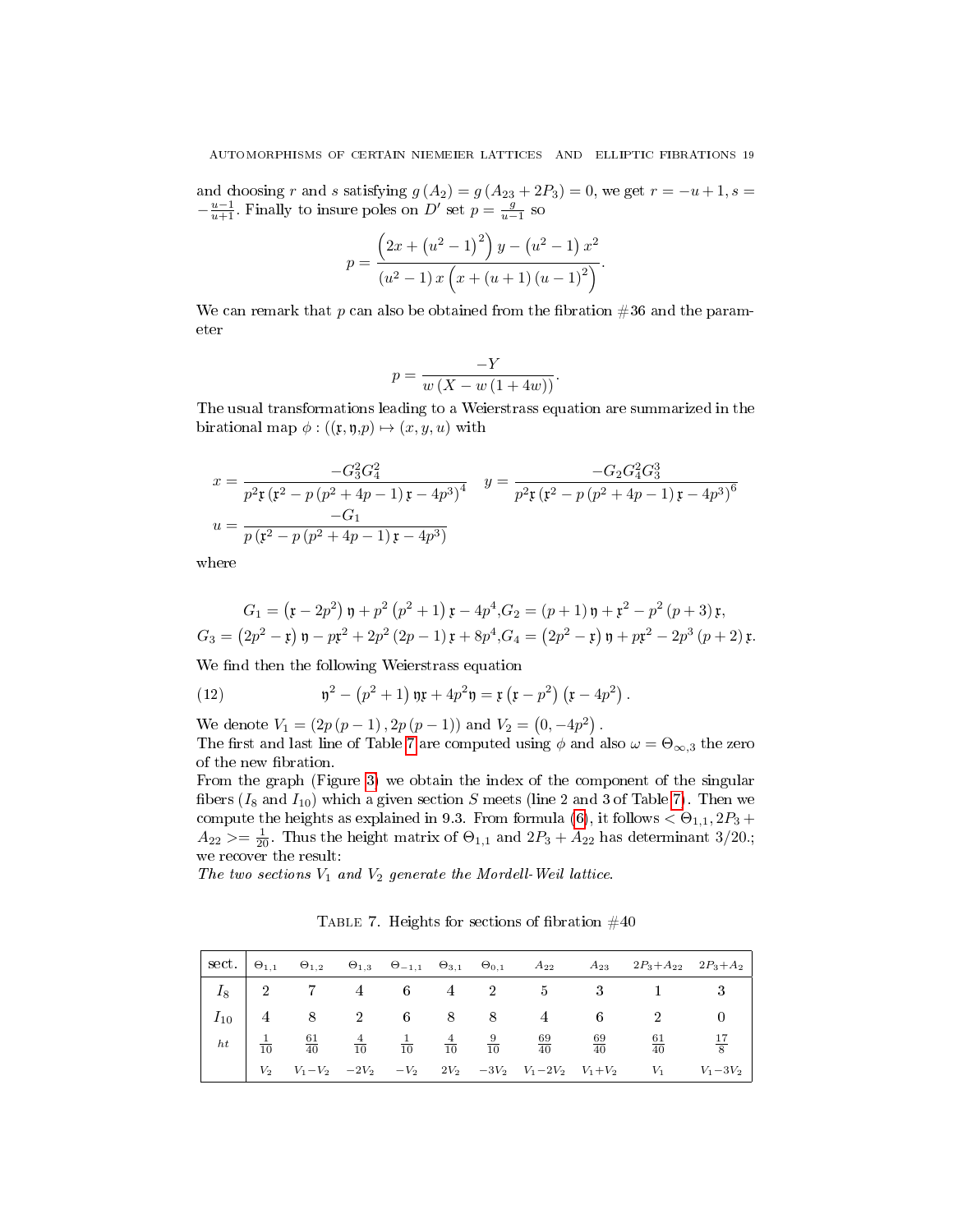

Figure 4. Fibration 40 bis

## 11. Fibration #40 bis

The two divisors

$$
D = \Theta_{\infty,1} + \Theta_{\infty,2} + \Theta_{\infty,3} + \Theta_{\infty,4} + \Theta_{\infty,5} + (P_3 + A_{22}) + \Theta_{0,1} + (A_{23} + 2P_3)
$$
  

$$
D' = \Theta_{-1,2} + \Theta_{-1,3} + A_2 + \Theta_{1,3} + \Theta_{1,4} + \Theta_{1,5} + \Theta_{1,0} + 0 + \Theta_{-1,0} + \Theta_{-1,1}
$$

define two singular fibers of an elliptic fibration with elliptic parameter

$$
t = \frac{1}{2} \frac{2y + (u - 3)(u - 1)x - (u - 1)^{3}(u + 1)^{2}}{(u^{2} - 1)\left(x + \frac{1}{4}(u^{2} - 1)^{2}\right)},
$$

and Weierstrass equation

$$
\mathfrak{y}^2 + 2(t^2 - 1) \mathfrak{y}x - 2t^2 \mathfrak{y} = \mathfrak{x} (x + t^2) (x + 4t^2)
$$

with the following birational transformations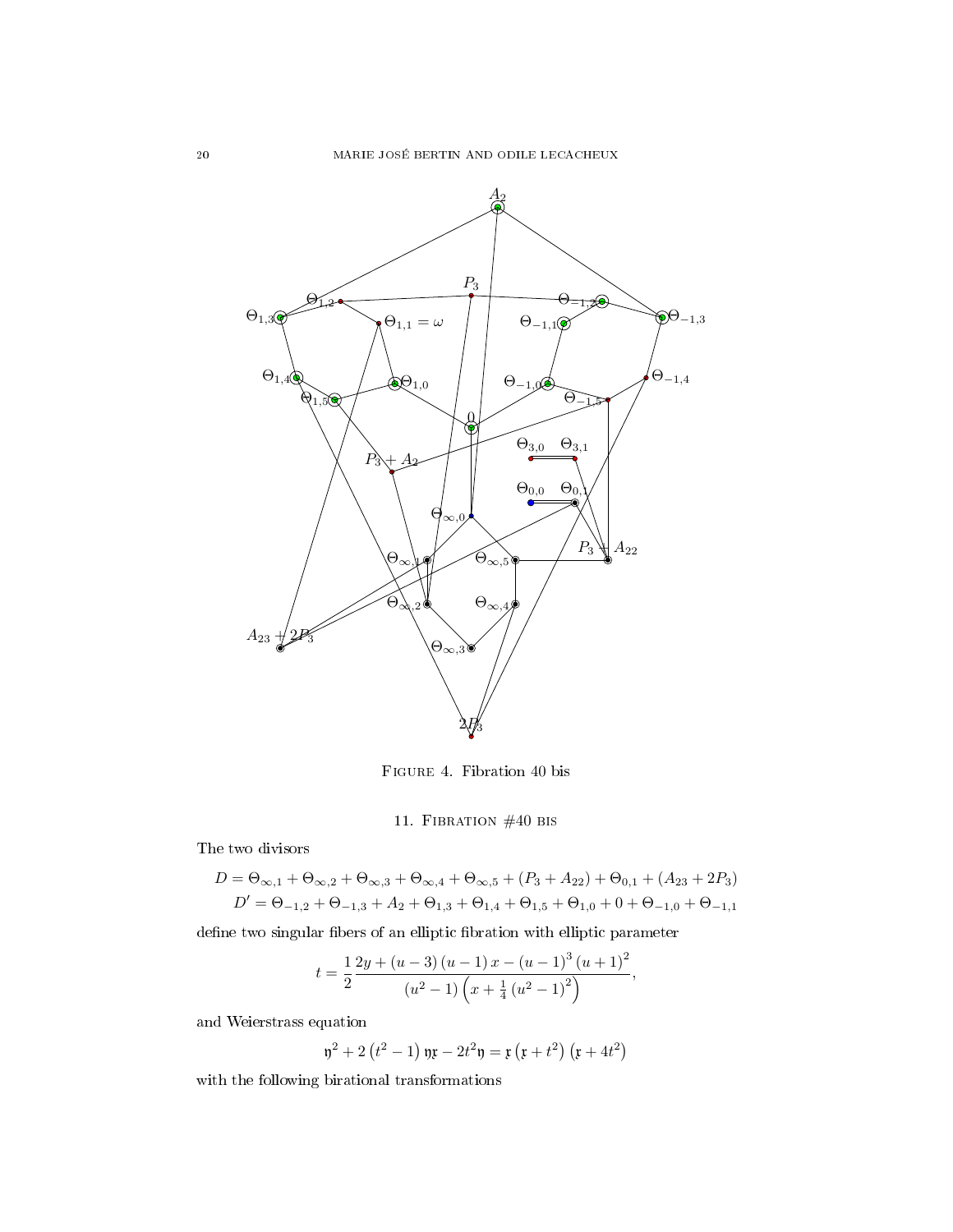$\text{sect } \big| \Theta_{1,1} \Theta_{1,2} \Theta_{-1,4} \Theta_{-1,5} \Theta_{3,0} \Theta_{3,1} \Theta_{3,1} P_3 \quad 2P_3 \quad P_3+A_2 \quad 2P_3+A_2$  $I_8$  | 0  $2$  0  $2$  0  $2$  6  $4$  6  $4$  $I_{10}$  | 0 | 7 | 5 | 2 | 1 | 6 | 4 | 8 | 8 | 9 | 3  $ht \begin{array}{|c|c|} \hline 0 \end{array}$  $\frac{12}{5}$  $\frac{3}{2}$  $\frac{9}{10}$  $\frac{31}{10}$  $\frac{1}{10}$  $\frac{1}{10}$  $\frac{4}{10}$ 8 5  $\frac{19}{10}$ 0  $3Z_1-Z_5$   $Z_5$   $3Z_1$   $4Z_1-Z_5$   $-Z_1$   $Z_1$   $2Z_1$   $Z_1-Z_5$   $2Z_1-Z_5$ 

<span id="page-20-4"></span>TABLE 8. Heights for sections of fibration  $\#40$  bis

$$
(\mathfrak{x}, \mathfrak{y}, t) \mapsto (x, y, u)
$$

$$
x = -8 \frac{\mathfrak{y}(\mathfrak{x} + 1)^2 (\mathfrak{x} + 4t^2) H_1^2}{((2t+1)\mathfrak{y} + (\mathfrak{x} + 4t^2)(\mathfrak{x} - t))^4}
$$

$$
y = 16 \frac{(\mathfrak{x} + 1)^2 (\mathfrak{x} + 4t^2)(2\mathfrak{y} + 4t^2 \mathfrak{x} + \mathfrak{x}^2) H_1^4}{((2t+1)\mathfrak{y} + (\mathfrak{x} + 4t^2)(\mathfrak{x} - t))^6}
$$

$$
u = -\frac{(2t+1)\mathfrak{y} - (\mathfrak{x} + 4t^2)(\mathfrak{x} + 2 + t)}{(2t+1)\mathfrak{y} + (\mathfrak{x} + 4t^2)(\mathfrak{x} - t)}
$$

where

$$
H_1 = -(2t+1)\mathfrak{y} + (t+1)(\mathfrak{x} + 4t^2).
$$

Notice also the relations

$$
u - 1 = \frac{2H_1}{(2t+1)\mathfrak{y} + (\mathfrak{x} + 4t^2)(\mathfrak{x} - t)}
$$

and

$$
u+1=\frac{2(\mathfrak{x}+1)(\mathfrak{x}+4t^2)}{(2t+1)\mathfrak{y}+(\mathfrak{x}+4t^2)(\mathfrak{x}-t)}.
$$

Let  $Z_1 = (0,0)$  and  $Z_5 = (-1,(2t-1)(t+1)).$ 

It follows from the previous formulae that the  $0$  section of the new fibration corresponds to  $u = 1$  and looking at  $x/(u-1)$  and at the graph we find that the 0 section corresponds to  $\Theta_{1,1}$ . The correspondence between the sections of the two fibrations can be also derived and is shown on Table [8.](#page-20-4) On the same table are quoted the contributions and the heights of sections computed with the graph.

Moreover we find  $<\Theta_{-1,4}$ ,  $P_3>=2+\Theta_{1,1}\cdot P_3+\Theta_{1,1}\cdot \Theta_{-1,4}-\Theta_{-1,4}\cdot P_3-\frac{5\times4}{10}=0.$ Thus the height matrix of the two sections  $\Theta_{-1,4}$  and  $P_3$  is diagonal with determinant  $\frac{3}{20}$ , so  $Z_1$  and  $Z_5$  generate the Mordell-Weil lattice.

### **REFERENCES**

- <span id="page-20-0"></span>[BGHLMSW] M.J. Bertin, A. Garbagnati, R. Hortsch, O. Lecacheux, M. Mase, C. Salgado, U. Whitcher Classifications of Elliptic Fibrations of a Singular K3 Surface, in Women in Numbers Europe, 1749, Research Directions in Number Theory, Association for Women in Mathematics Series, Springer, 2015.
- <span id="page-20-1"></span>[BL] M.J. Bertin, O. Lecacheux Elliptic fibrations on the modular surface associated to  $\Gamma_1(8)$ , in Arithmetic and geometry of K3 surfaces and Calabi-Yau threefolds, 153-199, Fields Inst. Commun., 67, Springer, New York, 2013.
- <span id="page-20-3"></span>[Cr] J. Cremona, Computing in component groups of elliptic curves, ANTS VIII Proceedings: A. van der Poorten, A. Stein (eds.), ANTS VIII, Lecture Notes in Computer Science 5011  $(2008), 118-124.$
- <span id="page-20-2"></span>[CS] J.H. Conway, N.J.A. Sloane, Sphere Packings, Lattices and Groups, Springer-Verlag (1993).